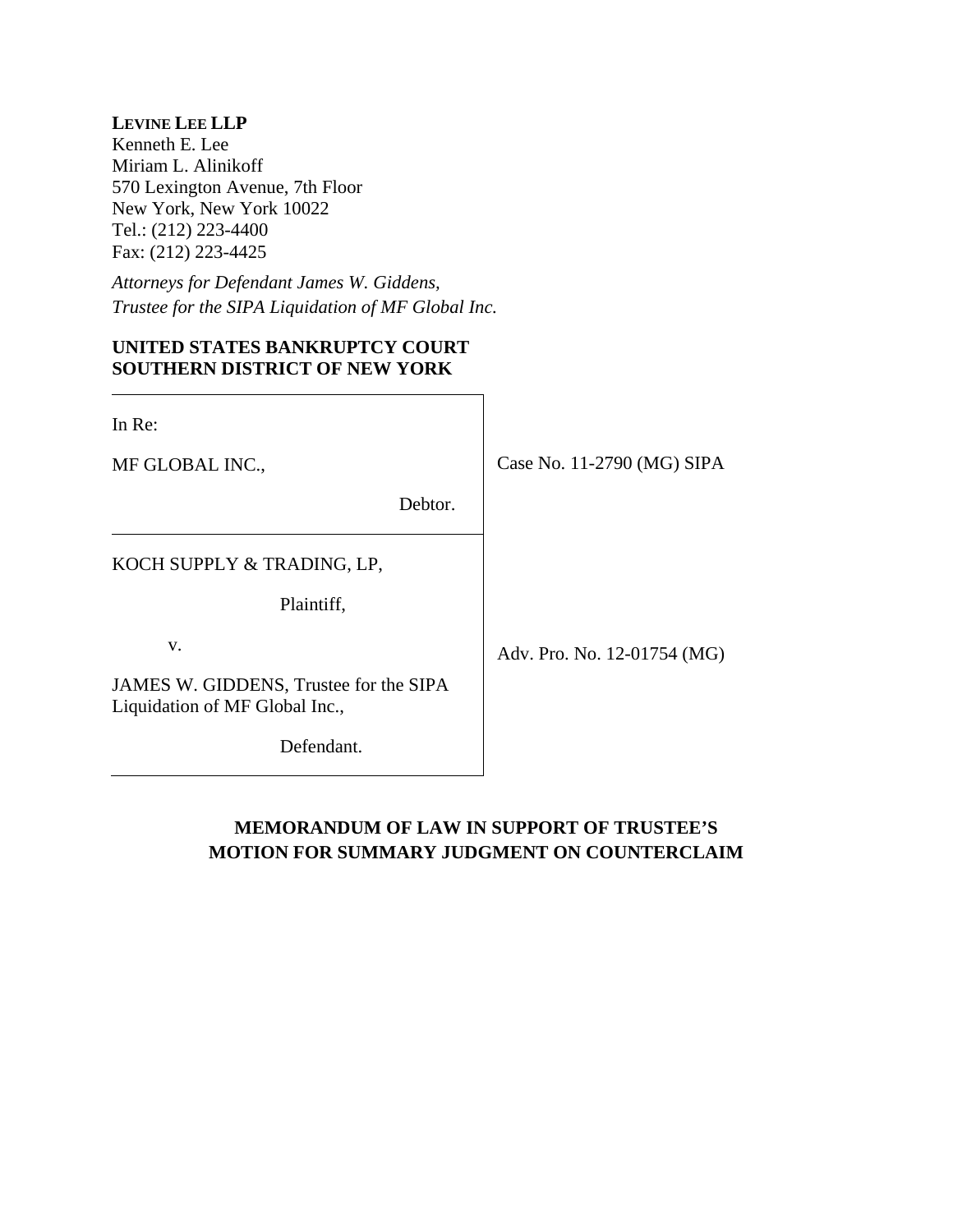# **TABLE OF CONTENTS**

| The Full Proceeds of Letters of Credit Posted as Margin Are "Customer Property"<br>I.                                                                             |
|-------------------------------------------------------------------------------------------------------------------------------------------------------------------|
| A. Part 190.08's Definition of "Customer Property" to Include the Full Proceeds<br>of Letters of Credit is Supported by the Commodity Broker Liquidation          |
| B. The Commodity Broker Liquidation Provisions and Part 190.08 Require the<br>Full Proceeds of Letters of Credit to Be Included in the Pro Rata Distribution      |
| II. KS&T's Possession of \$20 Million Intended as Margin to Support its Commodity<br>Trading is a Violation of the Automatic Stay Pursuant to 11 U.S.C. § 362 and |
| A. Pursuant to Part 190.08, the Full Value of the 30.7 LOC—\$20 Million—is                                                                                        |
| B. Neither the Expiration of nor the Default Provision in the 30.7 LOC Limits<br>the Trustee's Right to Recover the Customer Property in Possession of KS&T 21    |
| C. KS&T's Retention of the Full Face Value of the 30.7 LOC Continues in                                                                                           |
|                                                                                                                                                                   |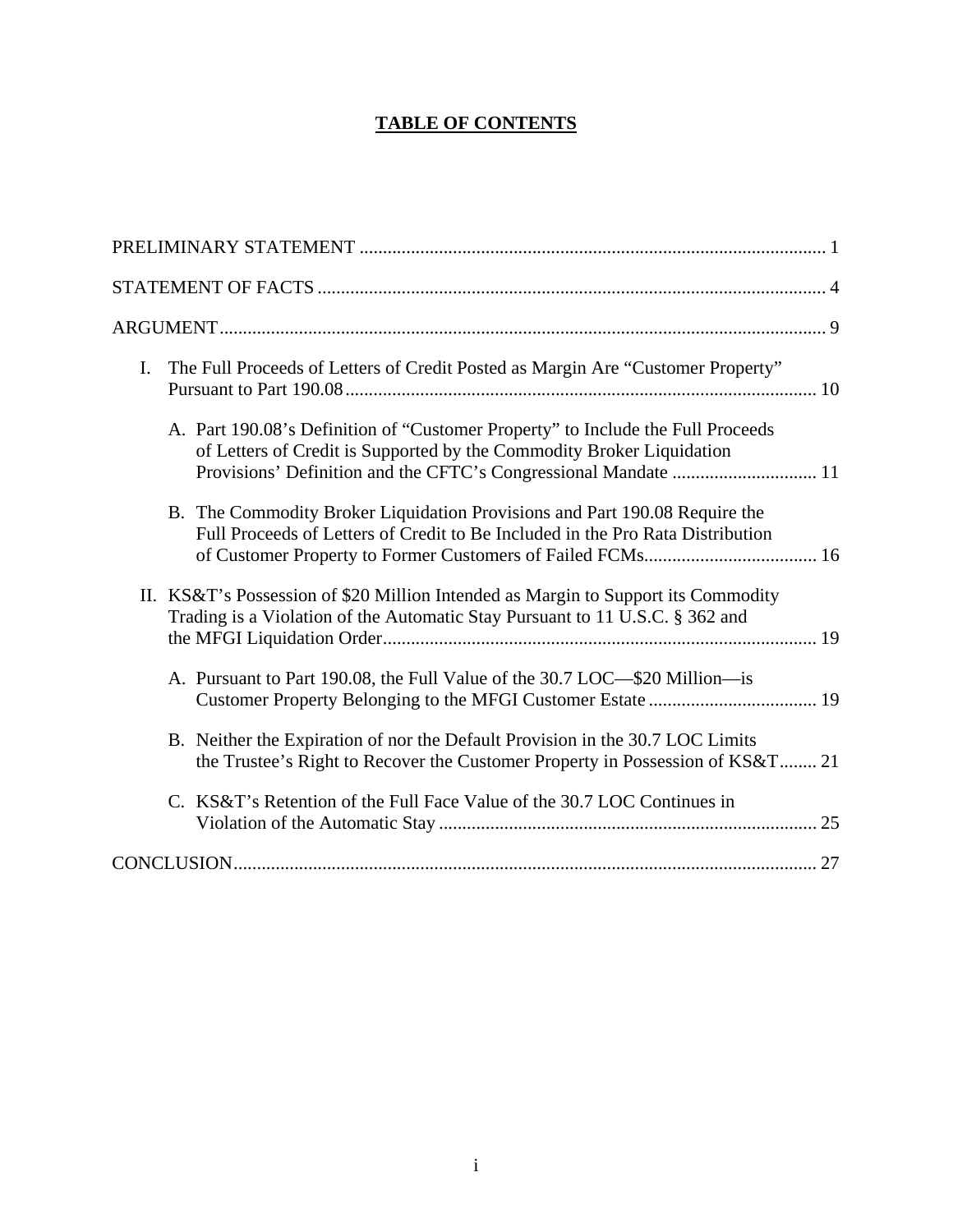# **TABLE OF AUTHORITIES**

# **CASES**

| г. |
|----|
|----|

| Casey v. Comm'n of Internal Revenue,                                                                                |
|---------------------------------------------------------------------------------------------------------------------|
| Chevron v. Natural Res. Def. Council, Inc.,                                                                         |
| Isaacs v. Bowen,                                                                                                    |
| In re ATS Prods. Corp.,                                                                                             |
| In re Bucyrus Grain Co.,<br>127 B.R. 45 (D. Kan. 1988), appeal dismissed, 905 F.2d 1362 (10th Cir. 1990) 16, 20, 27 |
| In re Donald Sheldon & Co.,                                                                                         |
| In re Golden Distribs.,                                                                                             |
| In re Lehman Brothers Holdings,                                                                                     |
| In re Lehman Brothers Inc.,                                                                                         |
| In re Mason Hill & Co.,<br>Case No. 95-99999 (SMB), 2004 WL 2659579 (Bankr. S.D.N.Y. Oct. 18, 2004)                 |
| In re Madoff,                                                                                                       |
| In re MF Global Inc.,<br>No. 11-2790 (MG), 2012 WL 769519 (Bankr. S.D.N.Y. Mar. 7, 2012) 11                         |
| In re Stotler & Co.,                                                                                                |
| In re S.W. Bach & Co., 435 B.R. 866                                                                                 |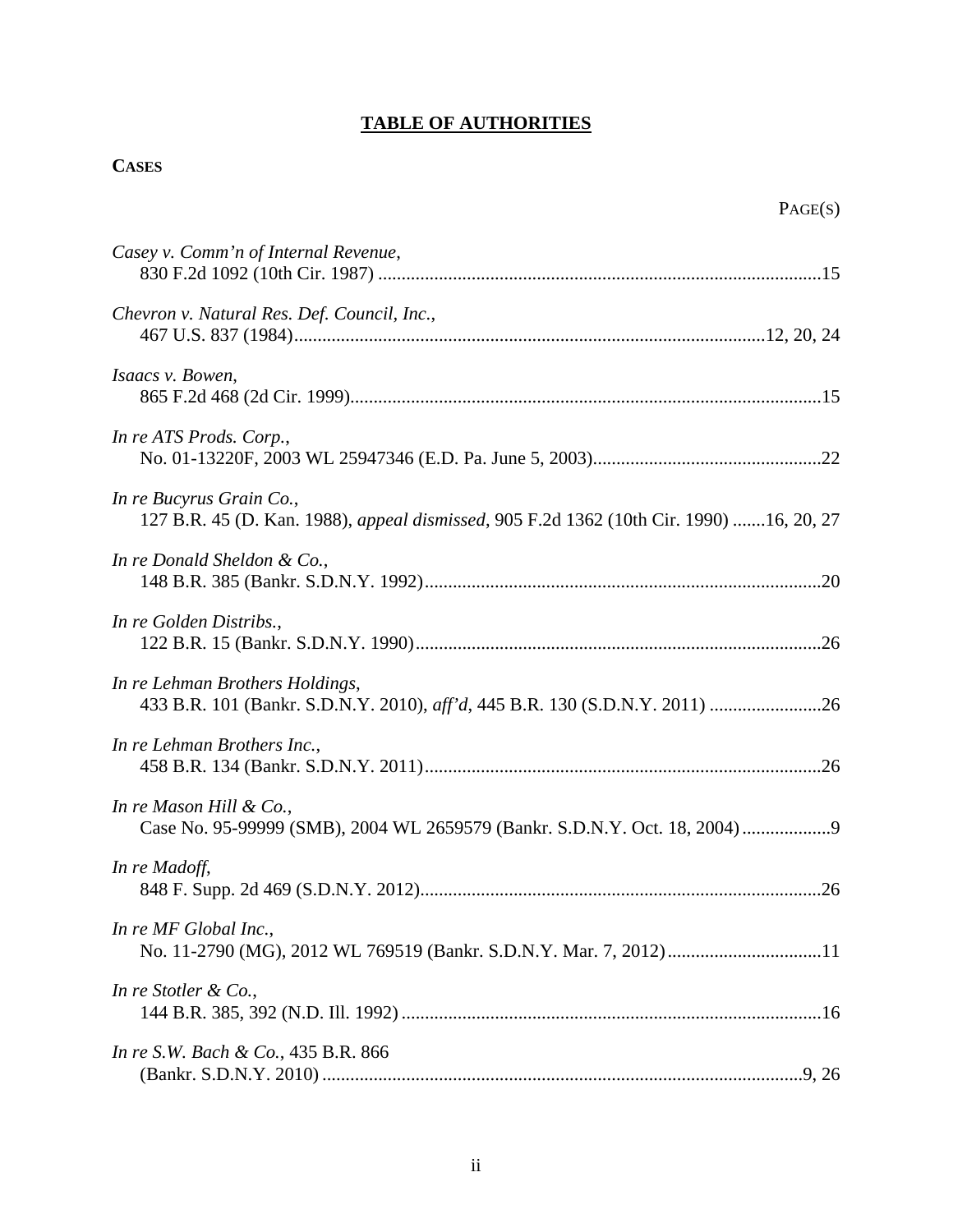| Matsushita Elec. Indus. Co. v. Zenith Radio Corp.,                                                                             |  |
|--------------------------------------------------------------------------------------------------------------------------------|--|
| Rodriguez v. City of New York,                                                                                                 |  |
| SIPC v. Bernard L. Madoff Inv. Sec. LLC,<br>429 B.R. 423 (Bankr. S.D.N.Y. 2010), aff'd, 848 F. Supp. 2d 469 (S.D.N.Y. 2012) 25 |  |
| $SIPC$ v. Blinder Robinson & Co.,                                                                                              |  |
| <b>STATUTES &amp; RULES</b>                                                                                                    |  |
|                                                                                                                                |  |
|                                                                                                                                |  |
|                                                                                                                                |  |
|                                                                                                                                |  |
|                                                                                                                                |  |
|                                                                                                                                |  |
|                                                                                                                                |  |
|                                                                                                                                |  |
|                                                                                                                                |  |
|                                                                                                                                |  |
|                                                                                                                                |  |
|                                                                                                                                |  |
|                                                                                                                                |  |
|                                                                                                                                |  |
|                                                                                                                                |  |
|                                                                                                                                |  |
|                                                                                                                                |  |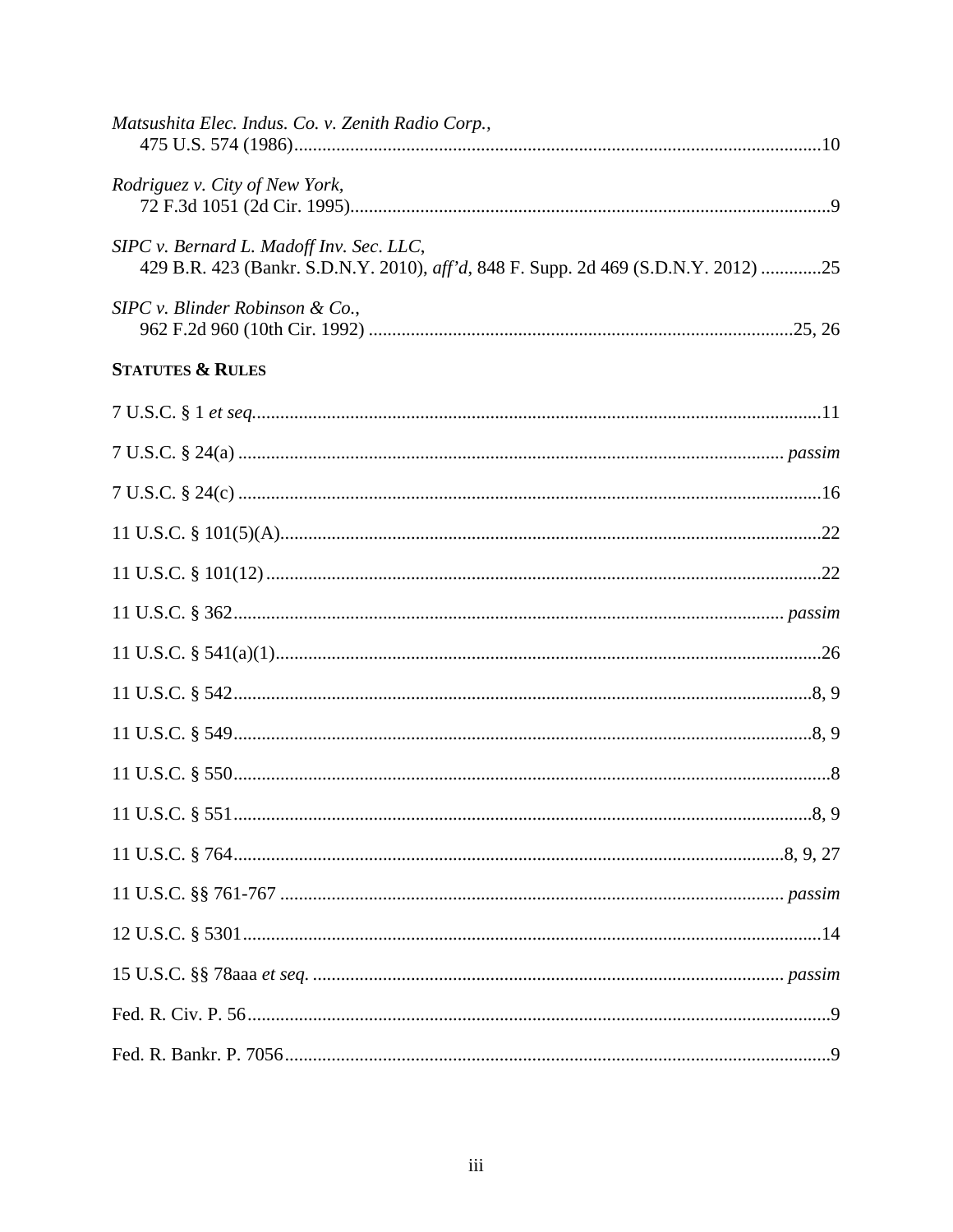# **REGULATIONS**

| LEGISLATIVE AND ADMINISTRATIVE MATERIALS                                                |
|-----------------------------------------------------------------------------------------|
|                                                                                         |
|                                                                                         |
|                                                                                         |
| S. Rep. No. 95-989 (1978), as reprinted in 1978 U.S.C.C.A.N. 5787, 1978 WL 8531  passim |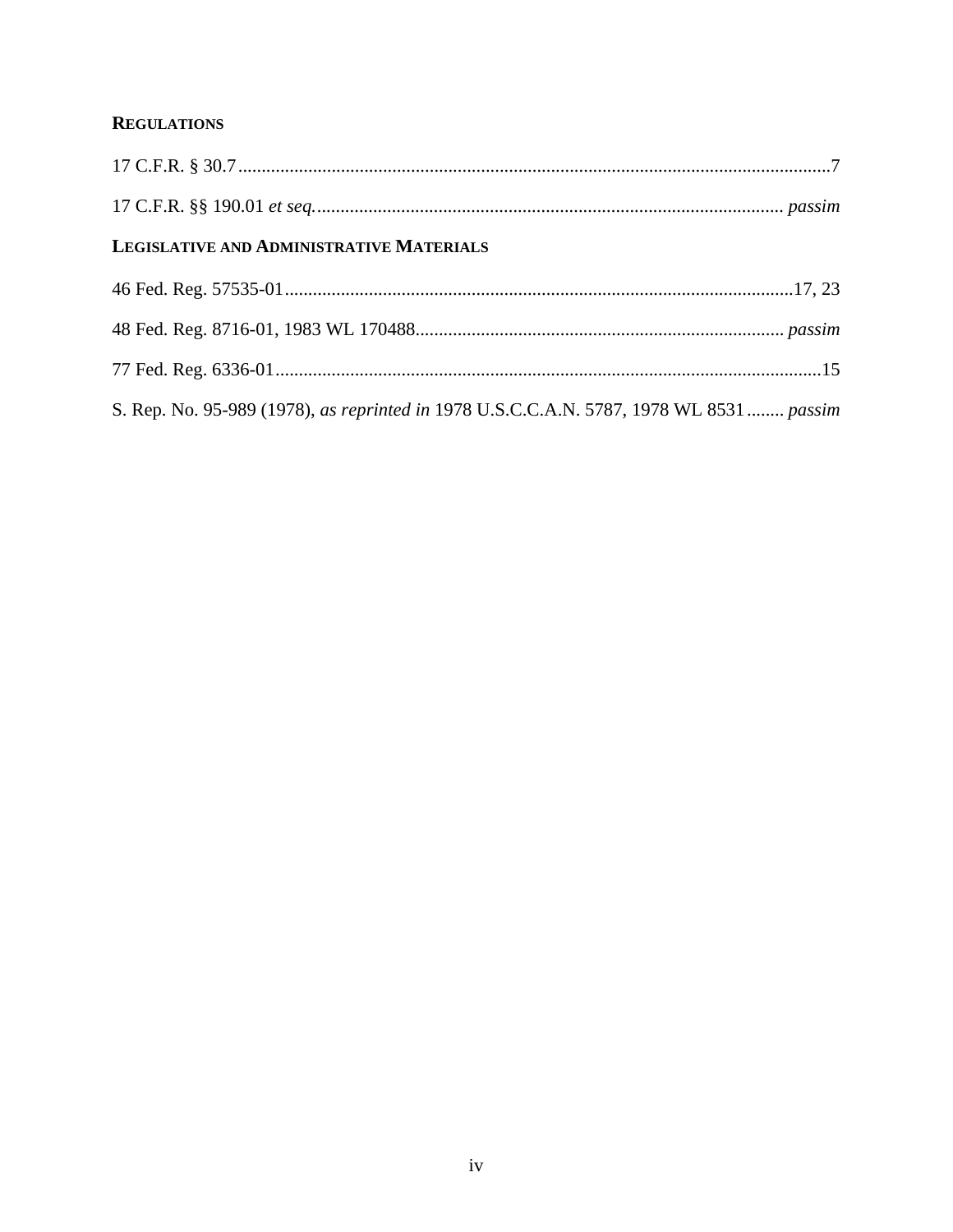James W. Giddens (the "Trustee"), as Trustee for the liquidation of MF Global Inc. ("MFGI" or "Debtor") under the Securities Investor Protection Act ("SIPA"), 15 U.S.C. §§ 78aaa *et seq*., by and through his undersigned counsel, respectfully submits this memorandum of law in support of his Motion for Summary Judgment on the Trustee's Counterclaim for declaratory relief.

#### **PRELIMINARY STATEMENT**

1. In moving for summary judgment on his counterclaim, the Trustee seeks a declaration that, upon the liquidation of MFGI, the full value of a certain letter of credit posted by Plaintiff Koch Supply & Trading, LP ("KS&T"), as margin in support of its commodities trading with MFGI constitutes "customer property," and therefore such full value must be immediately returned to the estate for inclusion in the pro rata distribution of customer property to former customers of MFGI. There are no material facts in dispute that would prevent the Court from granting this declaration. The Trustee asks this Court to determine in effect whether, in the administration of a commodity broker liquidation with a shortfall of customer property in the commodity customer estate, a customer who posted a letter of credit as margin should be treated preferentially to a customer who posted cash or securities as margin in support of commodities trading.

2. While in other contexts under Title 11 (the "Bankruptcy Code" or "Code") the proceeds of letters of credit are independent from a debtor's estate, a letter of credit posted by a customer as margin in support of commodity trading is plainly treated differently in the context of a commodity broker liquidation. Congress recognized over thirty years ago that the liquidation of a commodity broker is distinct from other proceedings administered under Chapter 7 and delegated to the Commodity Futures Trading Commission (the "CFTC") general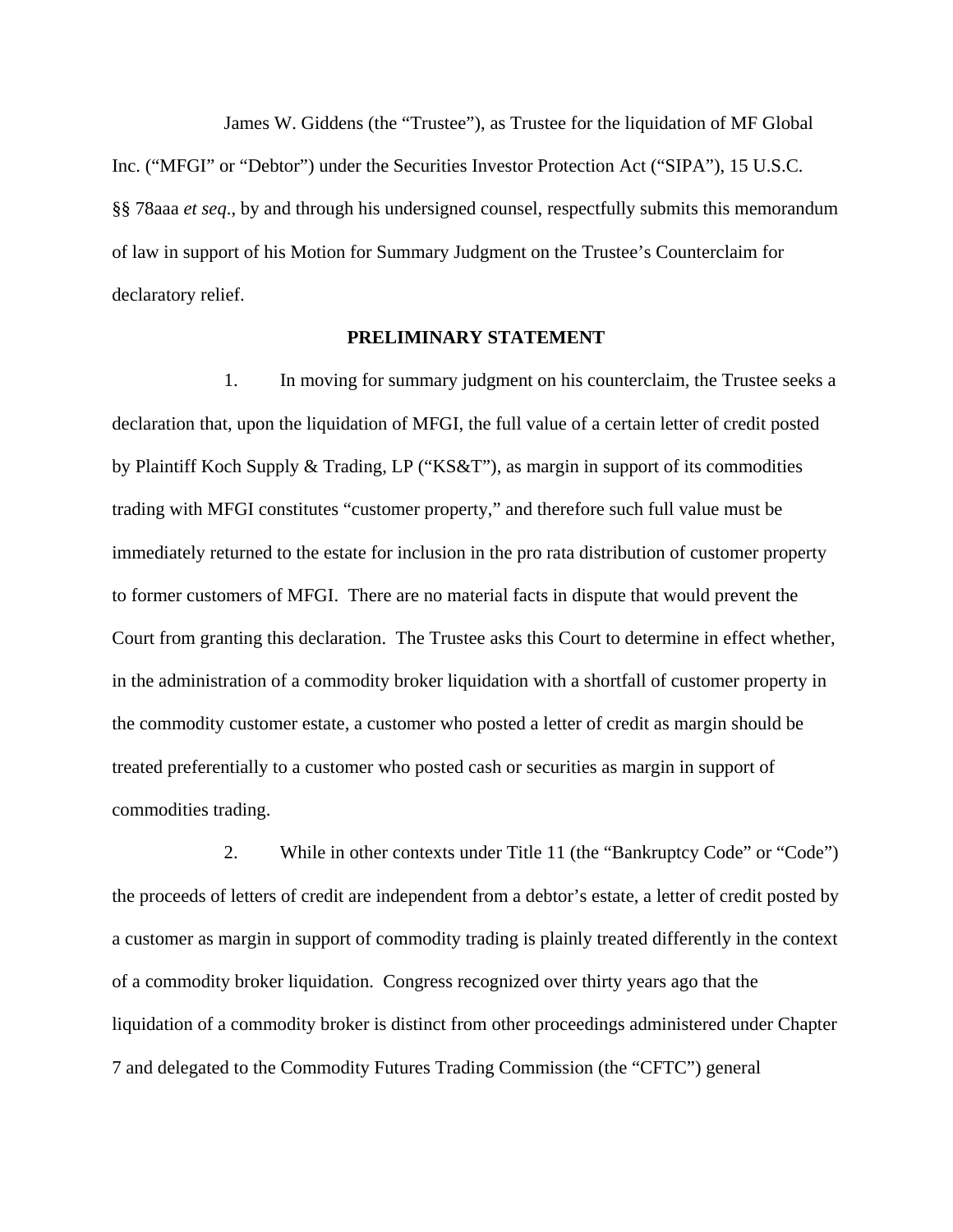rulemaking authority with respect to, among other things, the definition of customer property in the specific context of a commodity broker liquidation. Pursuant to that authority, the CFTC adopted 17 C.F.R. § 190.08 ("Part 190.08"), which supplements the Bankruptcy Code's general treatment of letters of credit, and requires instead that "the full proceeds of a letter of credit . . . received, acquired or held to margin" be deemed customer property. Part  $190.08(a)(1)(i)(E)$ .

3. In adopting this specialized treatment of letters of credit in connection with commodity broker liquidations, the CFTC explicitly contemplated the precise issue now presented to this Court, explaining that "[i]f letters of credit are treated differently than Treasury bills, or other non-cash deposits, there would be a substantial incentive to use and accept such letters of credit as margin as they would be a means of avoiding the pro rata distribution of margin funds, contrary to the intent of the Code." 48 Fed. Reg. 8716-01, 8717, 1983 WL 170488 (1983). Consistent with this objective of equal treatment, the CFTC explained that Part 190.08's inclusion of letters of credit as customer property "require[s] a trustee to draw on the full proceeds of letters of credit irrespective of their terms." *Id.*

4. There is no doubt that the applicable CFTC regulations exempt letters of credit posted as margin with commodity brokers from the treatment of letters of credit generally under the Bankruptcy Code. Therefore, the full value of the letter of credit at issue here, \$20 million, is customer property that must be included in the pro rata distribution of such property by the MFGI estate.

5. As the CFTC has made clear that letters of credit posted as margin should be treated no differently than margin posted in another form, the Trustee seeks to recover the customer property from KS&T, just as he would if KS&T were holding \$20 million of customer property in the form of Treasury bills. KS&T has argued against the Trustee's recovery,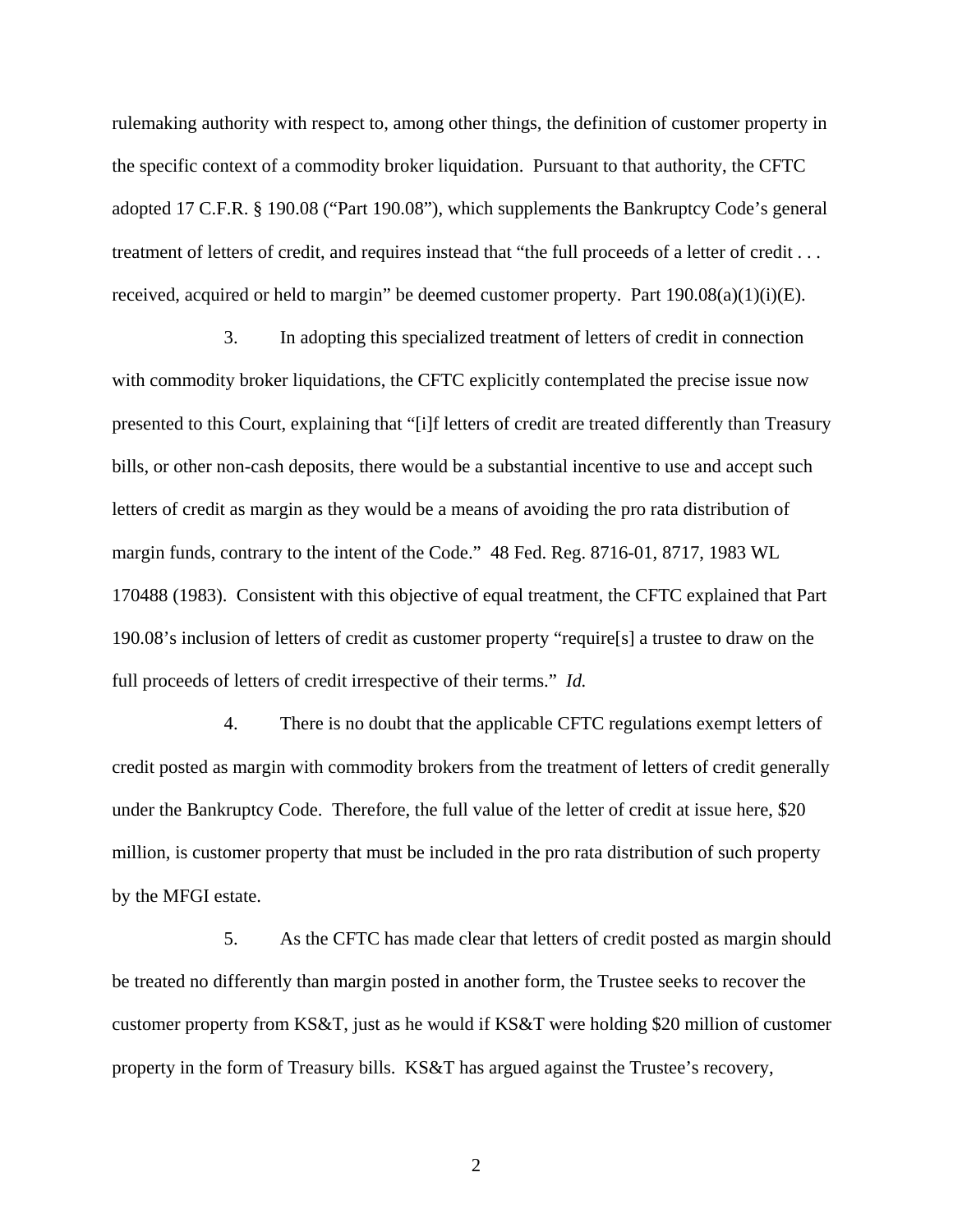claiming: (i) the letter of credit at issue expired two months after the Filing Date, on December 31, 2011, and (ii) the Trustee is not within his contractual rights to drawn down on that letter of credit because the default provision in the letter of credit has not been met. KS&T's defenses are meritless. First, the economic consequence of the expiration of the letter of credit at issue was to reduce KS&T's contingent liabilities by a value of \$20 million—which value consisted of \$20 million of MFGI customer property—in advance of the Trustee's pro rata distribution of such property. Second, KS&T's argument ignores the CFTC's direction that pursuant to Part 190.08, the "full proceeds of [a] letter[] of credit *irrespective of [its] terms*" are customer property even where the letter of credit "condition[s] payment on delivery of a certification that additional funds are required to margin or to cover a default with respect to a contract." 48 Fed. Reg. 8716- 01, 8717 (emphasis added). Third, KS&T's rationale abrogates the clear language of and policy underlying Part 190.08's specialized treatment of letters of credit: to treat customers that post letters of credit as margin the same as customers that deposit other forms of non-cash margin. *Id.*

6. Pursuant to the automatic stay in place under 11 U.S.C. § 362 and the MFGI Liquidation Order entered by the Honorable Paul A. Engelmayer, United States District Judge of the District Court for the Southern District of New York, in the case captioned *Securities Investor Protection Corp. v. MF Global Inc.*, Case No. 11-CIV-7750 (PAE), former MFGI customers are enjoined from taking "any act to obtain possession of property of the estate," which includes retention by a customer of its property belonging to the MFGI customer estate. *See* 11 U.S.C. § 362(a)(3). (*See also* Alinikoff Decl., Ex. A (MFGI Liquidation Order at III(C).) Accordingly, KS&T's possession of the \$20 million of customer property upon the expiration of the letter of credit at issue violates the automatic stay, as it has recovered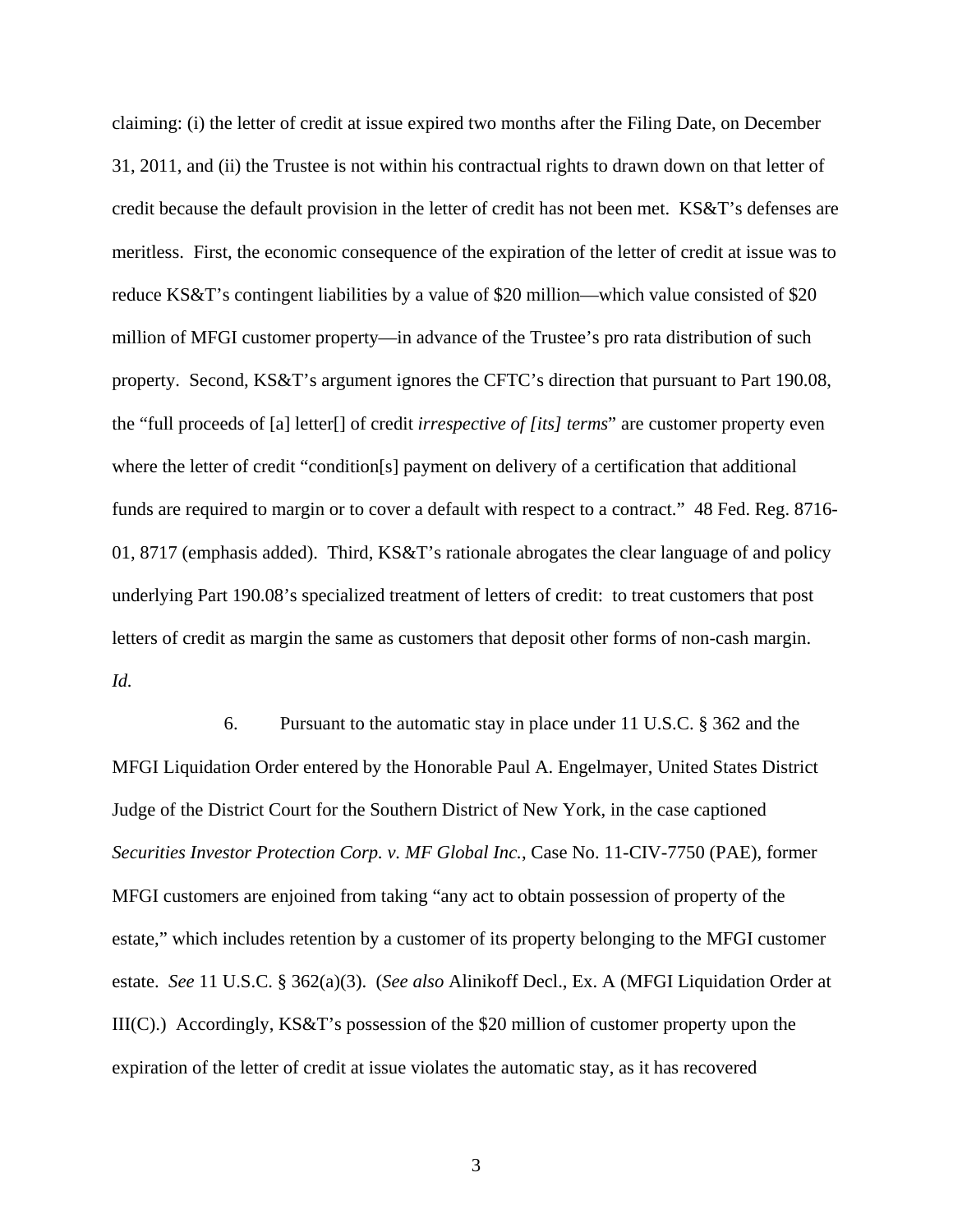possession of *its* property from MFGI in advance of the Trustee's pro rata distribution of the MFGI customer estate.

7. In adopting Part 190.08, the CFTC made clear its intent "to assure that customers using a letter of credit to meet original margin obligations [are] treated no differently than customers depositing other forms of non-cash margin or customers with excess cash margin deposits." 48 Fed. Reg. 8716-01, 8718. If KS&T is permitted to retain possession of *its* property that is due to the MFGI customer estate, KS&T will have priority treatment as compared to all other former MFGI customers that deposited other forms of non-cash margin or had excess margin obligations as of the Filing Date. Such an inequitable result is plainly contrary to the purpose and spirit of the Bankruptcy Code. Indeed, the only way for KS&T to prevail here is to establish that there are legitimate grounds for invalidating 17 C.F.R. §§ 190.01 through 190.10 (the "Part 190 Regulations")—particularly Part 190.08. KS&T is unable to meet that high burden and make such a showing.

#### **STATEMENT OF FACTS**

### *The SIPA Proceeding*

1

8. Prior to its liquidation, MFGI was a futures commission merchant (a "FCM") subject to regulation by the CFTC. (Alinikoff Decl., Ex. B (Report of the Trustee's Investigation and Recommendations at 26, 31-32).) MFGI was also a registered securities broker-dealer subject to SIPA and regulation by the Securities and Exchange Commission.<sup>1</sup> (*Id.*)

9. Upon application by the Securities Investor Protection Corporation ("SIPC") on the Filing Date, the District Court entered the MFGI Liquidation Order. That order,

<sup>1</sup> As a securities broker-dealer, MFGI was also subject to regulation by the Financial Industry Regulatory Authority and the Chicago Board Options Exchange. (Alinikoff Decl., Ex. B (Report of the Trustee's Investigation and Recommendations at 26-27).) Because the Trustee's Motion for Summary Judgment relates to MFGI's role as a FCM, the relevant CFTC regulations are examined.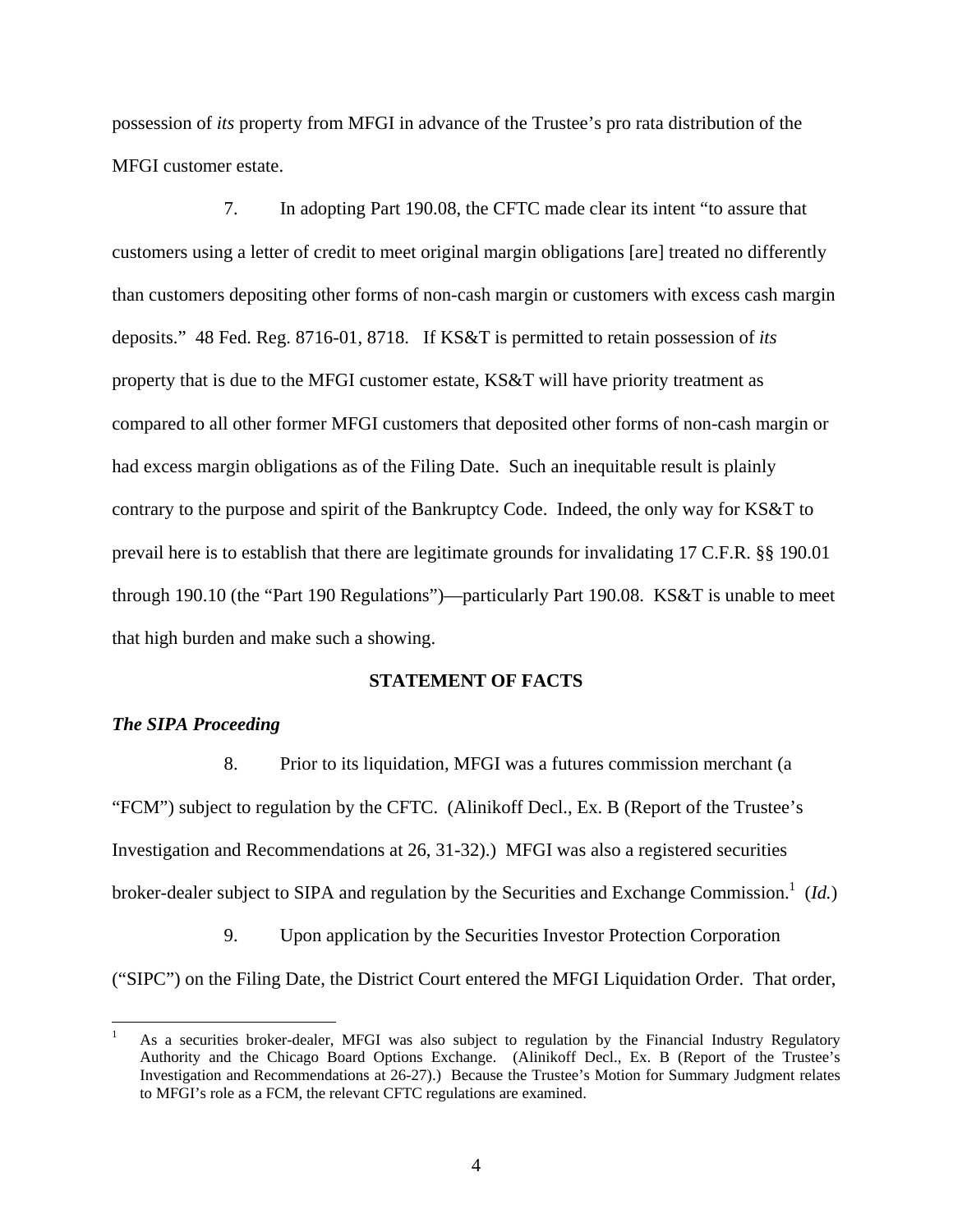*inter alia*: (i) appointed James W. Giddens as Trustee for the liquidation of the business of MFGI under 15 U.S.C. § 78eee(b)(3); and (ii) removed the case to the Bankruptcy Court, before the Honorable Martin Glenn, for all purposes, as required by 15 U.S.C. § 78eee(b)(4) (the "SIPA Proceeding"). (Alinikoff Decl., Ex. A (MFGI Liquidation Order).)

10. Pursuant to 15 U.S.C. § 78fff(b) (2012), "to the extent consistent with the provisions of [SIPA]," the Trustee shall conduct the liquidation of MFGI "[i]n accordance with, and as though it were being conducted under chapters 1, 3 and 5 and subchapters I and II of chapter 7 of Title 11." The Trustee is also "subject to the same duties as a trustee in a case under chapter 7 of Title 11, including, if the debtor is a commodity broker." SIPA § 78fff-1(b).

11. The commodity broker liquidation provisions of the Bankruptcy Code, codified at 11 U.S.C. §§ 761-767 ("subchapter IV of chapter 7" or the "Commodity Broker Liquidation Provisions"), govern the liquidation of FCMs like MFGI. Congress granted the CFTC, in its role as the government regulator for FCMs, general rulemaking authority to enact regulations to govern the liquidation of a "commodity broker that is a debtor under chapter 7 of Title 11." 7 U.S.C. § 24(a). Those regulations, which are *singularly* applicable to a FCM liquidation, are found at the Part 190 Regulations.

12. The Part 190 Regulations provide detailed rules for the liquidation of a FCM, with a special focus on the identification, marshaling, and equitable pro rata distribution of the property of the FCM's former customers through the vehicle of the Bankruptcy Code. Specifically, the definition of "customer property" in the context of a FCM liquidation is set forth at Part 190.01(o) and includes property listed in Part 190.08. Included in the scope of customer property under Part 190.08 are the "full proceeds of a letter of credit if such letter of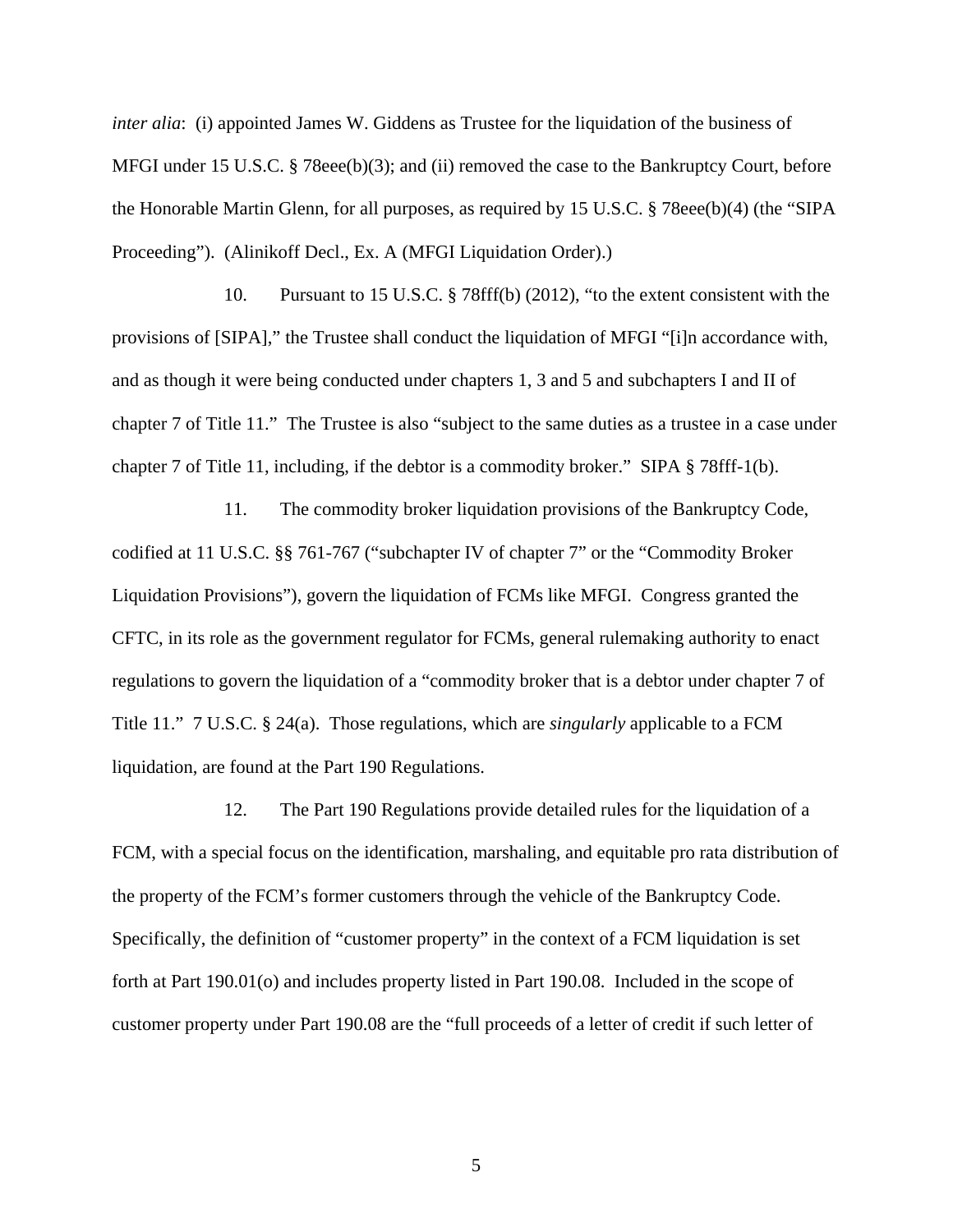credit was received, acquired or held to margin, guarantee, secure, purchase or sell a commodity contract." Part  $190.08(a)(1)(i)(E)$ .

13. Upon entry of the MFGI Liquidation Order, the commodity futures accounts of tens of thousands of customers, and the property in those accounts, came under the Trustee's control for administration under SIPA and the Part 190 Regulations. (Alinikoff Decl., Ex. C (Trustee's First Interim Report [15).) KS&T is one of those customers. Notwithstanding the significant efforts of the Trustee the MFGI estate is faced with a substantial shortfall in customer funds.

14. On November 15, 2011, the Trustee filed an Application for Expedited Relief (the "Trustee's Application"), which requested, among other things, that the Court allow the Trustee to proceed with the administration of the MFGI estate pursuant to the "procedures prescribed in 17 C.F.R. § 190.08 . . . for the allocation and distribution of commodity futures customer property to claimants." (Alinikoff Decl., Ex. D (Trustee's Application ¶ 31) [SIPA ECF No. 144].) Shortly thereafter, this Court entered the MFGI Claims Process Order approving the Trustee's request to, among other things, "satisfy commodity futures customer claims" pursuant to the "procedures prescribed in 17 C.F.R. § 190.08 for allocation and distribution of commodity futures customer property." (Alinikoff Decl., Ex. E (MFGI Claims Process Order, at 4) [SIPA ECF No. 423].)

### *The KS&T Letter of Credit*

 $\overline{a}$ 

15. Prior to MFGI's liquidation, KS&T traded commodity futures contracts through MFGI pursuant to the parties' Customer Agreement, dated January 1, 2002 (the "Customer Agreement").<sup>2</sup> (Alinikoff Decl., Ex. F (Customer Agrmt.).) KS&T, like all other

<sup>2</sup> The parties to the Customer Agreement are KS&T and Man Financial, Inc., predecessor to MFGI.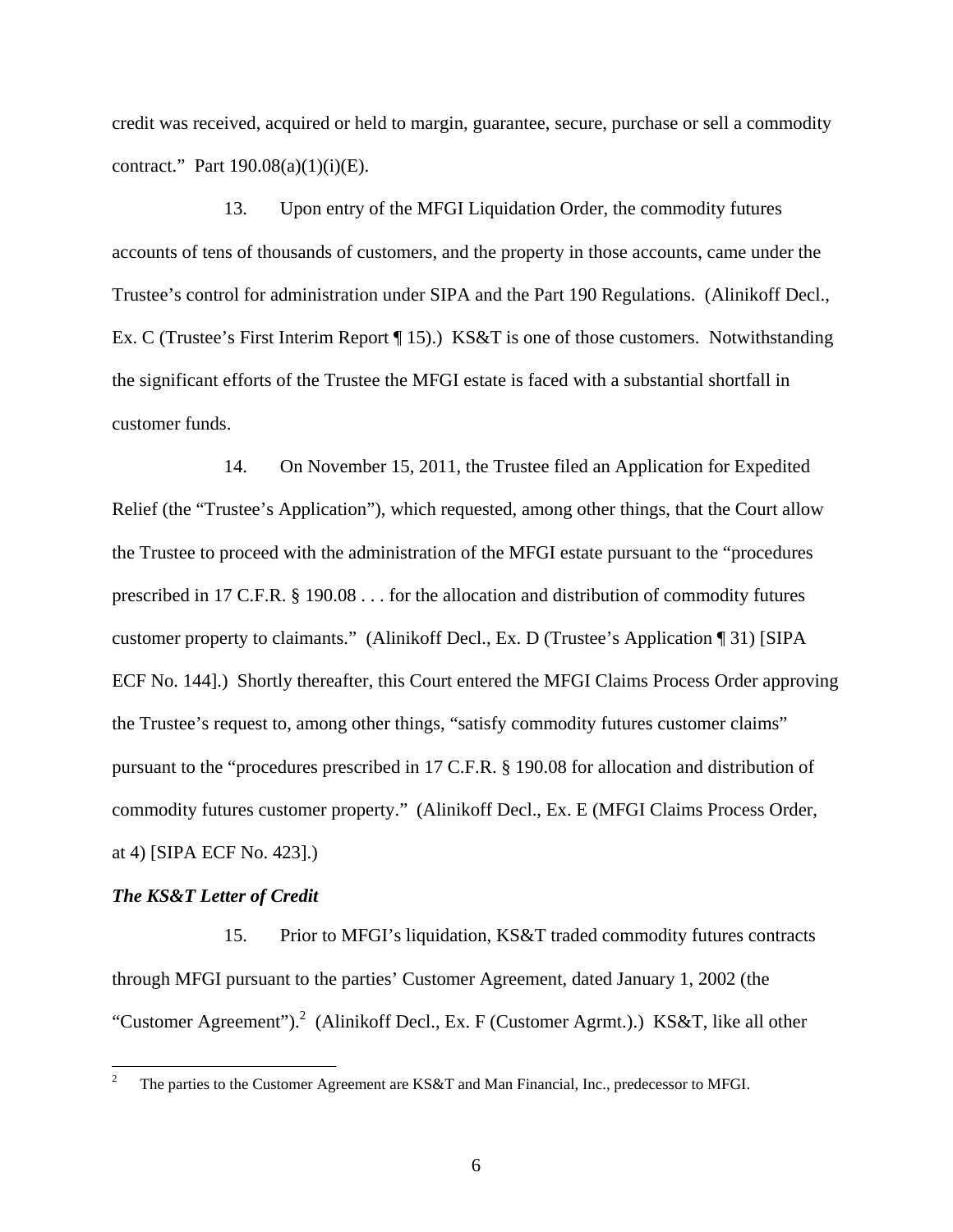customers who actively traded through MFGI, was required to post margin. (*Id.* (Customer Agrmt. ¶ 3).) Nearly every MFGI customer posted margin in the form of cash or securities. KS&T, however, was one of a small handful of MFGI customers (nine in total) that instead posted margin in the form of letters of credit.<sup>3</sup>

16. As of the Filing Date, KS&T had posted two letters of credit to margin its futures trading activity through MFGI: (i) an irrevocable standby letter of credit issued by Royal Bank of Scotland N.V., in an amount (as amended) of \$20 million for the joint benefit of MFGI and the Chicago Mercantile Exchange in support of its domestic exchange trading pursuant to section 4d of the Commodities Exchange Act (the "CEA"); and (ii) an irrevocable standby letter of credit issued by JP Morgan Chase Bank, N.A., in an amount (as amended on October 11, 2011) of \$20 million for the benefit of MFGI in support of its foreign exchange trading pursuant to 17 C.F.R. § 30.7 (the "30.7 LOC") (Alinikoff Decl., Ex. I). Only the 30.7 LOC is the subject of the parties' current dispute.

17. Eighteen days before MFGI was placed into liquidation, KS&T and MFGI amended the value of the 30.7 LOC to its present \$20 million value.

18. As of the Filing Date, MFGI's books reflected a \$20 million margin value in connection with KS&T's foreign futures trading accounts at MFGI. (Alinikoff Decl., Ex. J (KS&T Equity Run Report, at "F2 USD - Secured," Oct. 31, 2011).)

 $\overline{a}$ 

<sup>3</sup> ConocoPhillips Company and ConocoPhillips Canada (collectively "ConocoPhillips") are the only other former MFGI commodity futures customers that dispute the Trustee's position on letters of credit. On October 4, 2012, the Honorable Katherine B. Forrest of the U.S. District Court for the Southern District of New York granted ConocoPhillips' motion to withdraw the reference of the Trustee's Motion for an Order Confirming the Trustee's Determination of ConocoPhillips' Claims to Customer Accounts Margined with Letters of Credit (the "Mot. to Confirm Determination of ConocoPhillips"). *ConocoPhillips Co. v. Giddens*, Case No. 12-CV-6014 (KBF) (the "Contested Matter"); (Alinikoff Decl., Ex. G (Mem. & Order, Oct. 4, 2012 [Contested Matter ECF No. 26].) The briefing schedule in the Contested Matter is similar to the schedule in place here. (Alinikoff Decl., Ex. H (Contested Matter Br. Sched.) [Contested Matter ECF No. 27].)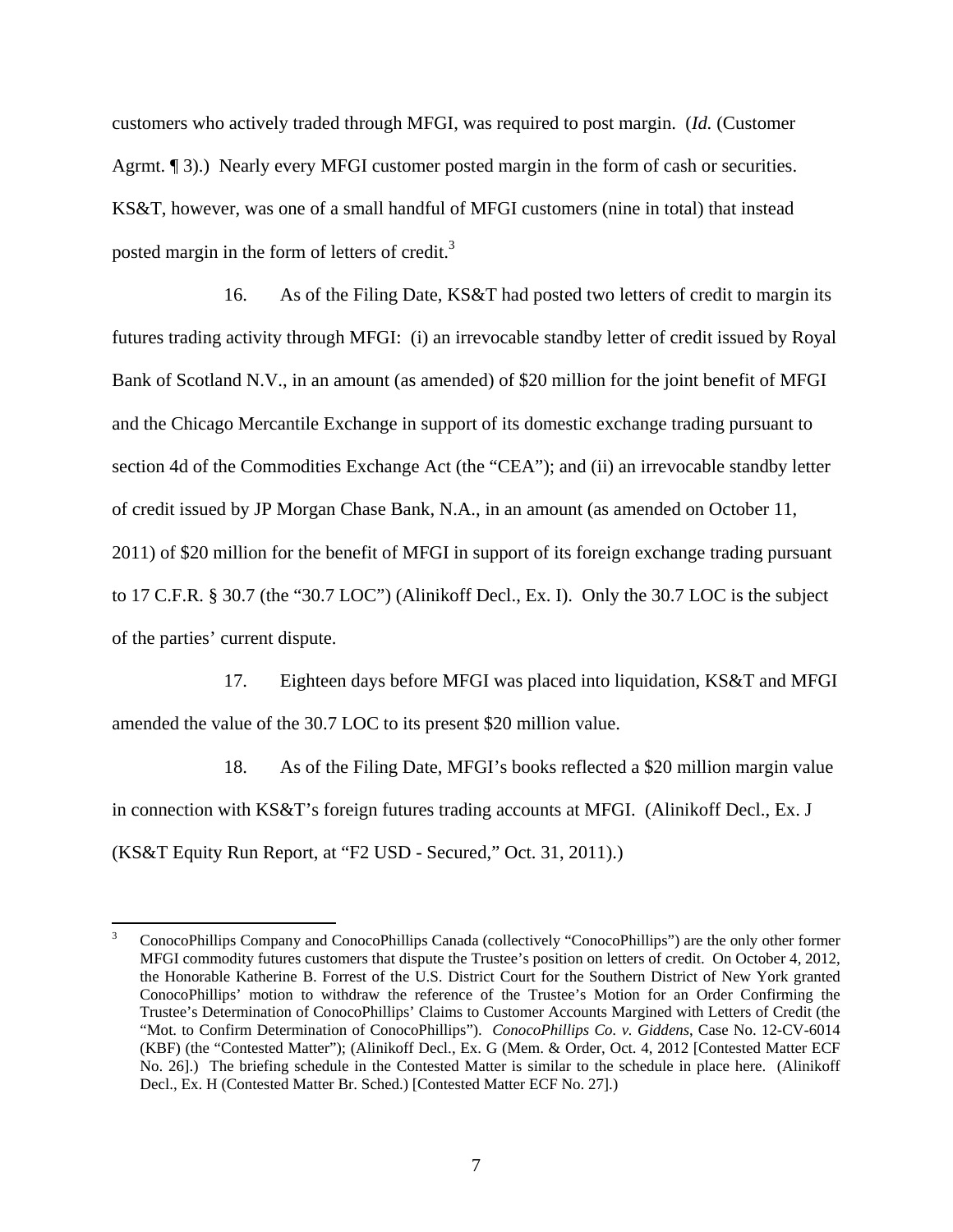19. Two months after the Filing Date, on December 31, 2011, pursuant to its terms, the 30.7 LOC expired.

### *The KS&T Customer Claim*

20. On April 6, 2012, KS&T filed an untimely customer claim with the Trustee in the SIPA Proceeding seeking a return of property from MFGI "in the event that the Trustee recovers any property from KS&T on account of the 30.7 [LOC]." (Alinikoff Decl., Ex. K (KS&T Customer Claim at 3, Apr. 6, 2012).) In its claim, KS&T takes the position that the LOC is *not* customer property, and that it therefore should be considered outside of the normal pro rata distribution process, allowing KS&T to keep the full proceeds of the 30.7 LOC outright.

21. On June 22, 2012, the Trustee denied KS&T's customer claim.<sup>4</sup> (See Alinikoff Decl., Ex. L (Notice of Trustee's Determination of Claim, June 22, 2012).) KS&T filed an objection on July 20, 2012, disputing the Trustee's determination. (Alinikoff Decl., Ex. M (KS&T Opp'n to Trustee's Notice of Determination of Claim ("KS&T Objection")).)

22. KS&T commenced this proceeding (the "Adversary Proceeding") on July 19, 2012, by filing a complaint against the Trustee. Pursuant to the Court's So-Ordered Joint Briefing Schedule (the "Briefing Schedule") [ECF No. 23], KS&T filed an amended complaint on October 5, 2012, seeking a declaratory judgment that it does not have any liability to the estate under 11 U.S.C. §§ 362, 542, 549, 550, or 764 in connection with the 30.7 LOC. (*See* Am. Compl. at 7 [ECF No. 24].) The Trustee answered the amended complaint and, pursuant to the Briefing Schedule, filed a counterclaim for a declaratory judgment that: (i) the face value of the 30.7 LOC, \$20 million, with interest, constitutes customer property pursuant to 11 U.S.C. §§ 761-767 as supplemented by Part 190.08; and (ii) KS&T must immediately pay to the Debtor

 $\frac{1}{4}$  The Trustee fully reserves his right to contest KS&T's commodity futures customer claim, filed on April 6, 2012, including on the ground of untimeliness.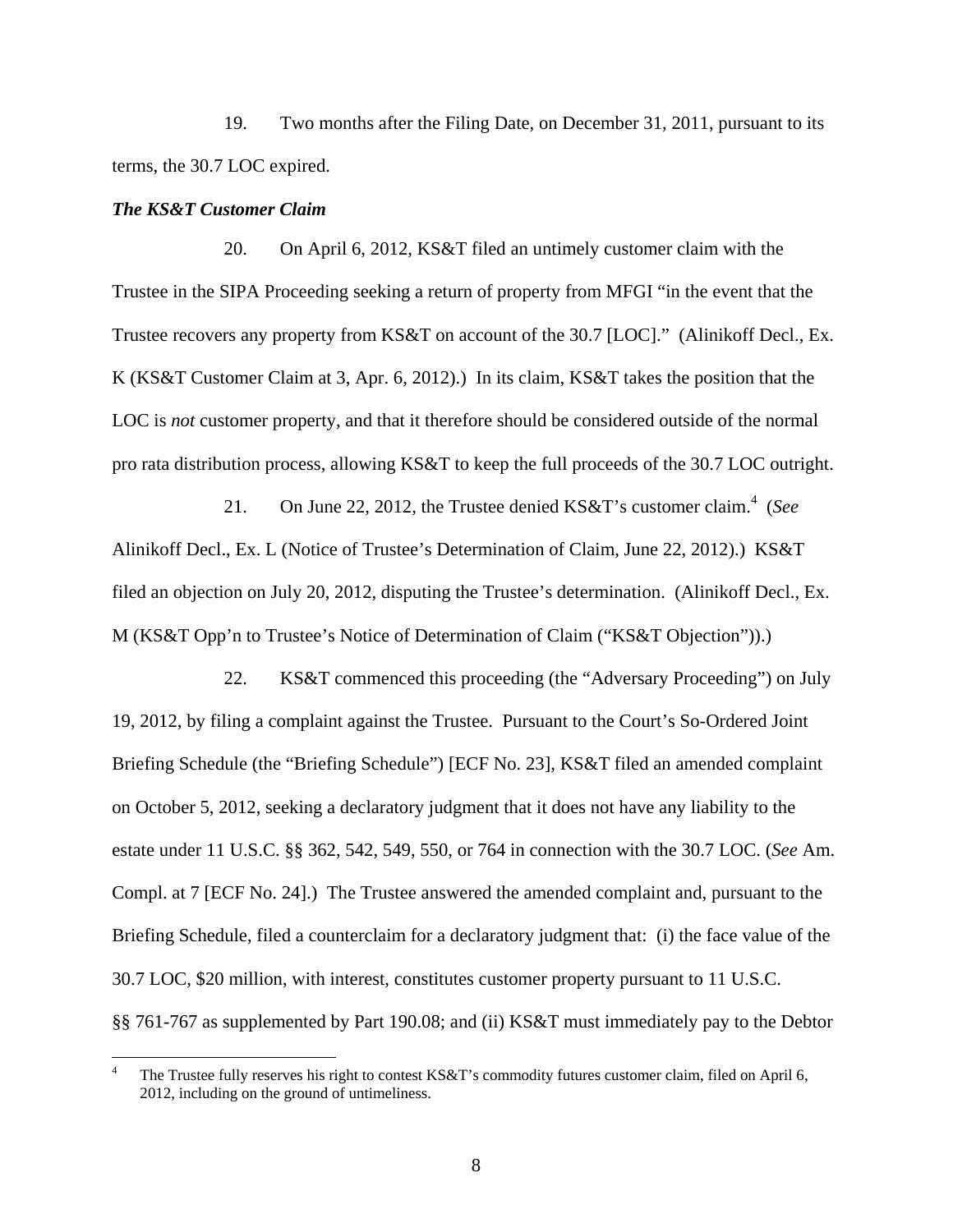the face value of the 30.7 LOC, \$20 million, with interest, pursuant to the Trustee's powers under Part 190*.*08 and Title 11, including §§ 362, 542, 549, 551, or 764, for inclusion in the pro rata distribution of customer property to former customers of MFGI. (*See* Answer to Am. Compl. [ECF No. 25].)

23. In addition to the Adversary Proceeding, on July 20, 2012, KS&T also commenced an action in the U.S. District Court for the Southern District of New York to withdraw the reference of this proceeding to the Bankruptcy Court. *Koch Supply & Trading, LP v. Giddens*, Civ. Case No. 12-CV-05596 (NRB). (Alinikoff Decl., Ex N (KS&T Mot. to Withdraw the Reference at 2) [ECF No 4].) That motion is fully briefed and pending before the Honorable Naomi Reice Buchwald.

#### **ARGUMENT**

24. The standards governing a summary judgment motion are well settled. *See, e.g., In re S.W. Bach & Co.*, 435 B.R. 866, 877 (Bankr. S.D.N.Y. 2010); *In re Mason Hill & Co.*, Case No. 95-99999 (SMB), 2004 WL 2659579, at \*4 (Bankr. S.D.N.Y. Oct. 18, 2004). Pursuant to Federal Rule of Civil Procedure 56, made applicable to these proceedings pursuant to Rule 7056 of the Federal Rules of Bankruptcy Procedure, a court must grant summary judgment "if the movant shows that there is no genuine dispute as to any material fact and the movant is entitled to judgment as a matter of law." Fed. R. Civ. P. 56(a). Accordingly, the moving party initially bears the burden of establishing that the undisputed facts entitle him to judgment as a matter of law. *Mason Hill,* 2004 WL 2659579, at \*4 (citing *Rodriguez v. City of New York,* 72 F.3d 1051, 1060-61 (2d Cir. 1995)). Upon carrying this burden, to withstand a grant of summary judgment in favor of movant, the nonmoving party must then "set forth specific facts that show triable issues, and cannot rely on pleadings containing mere allegations or denials." *Id.* (citing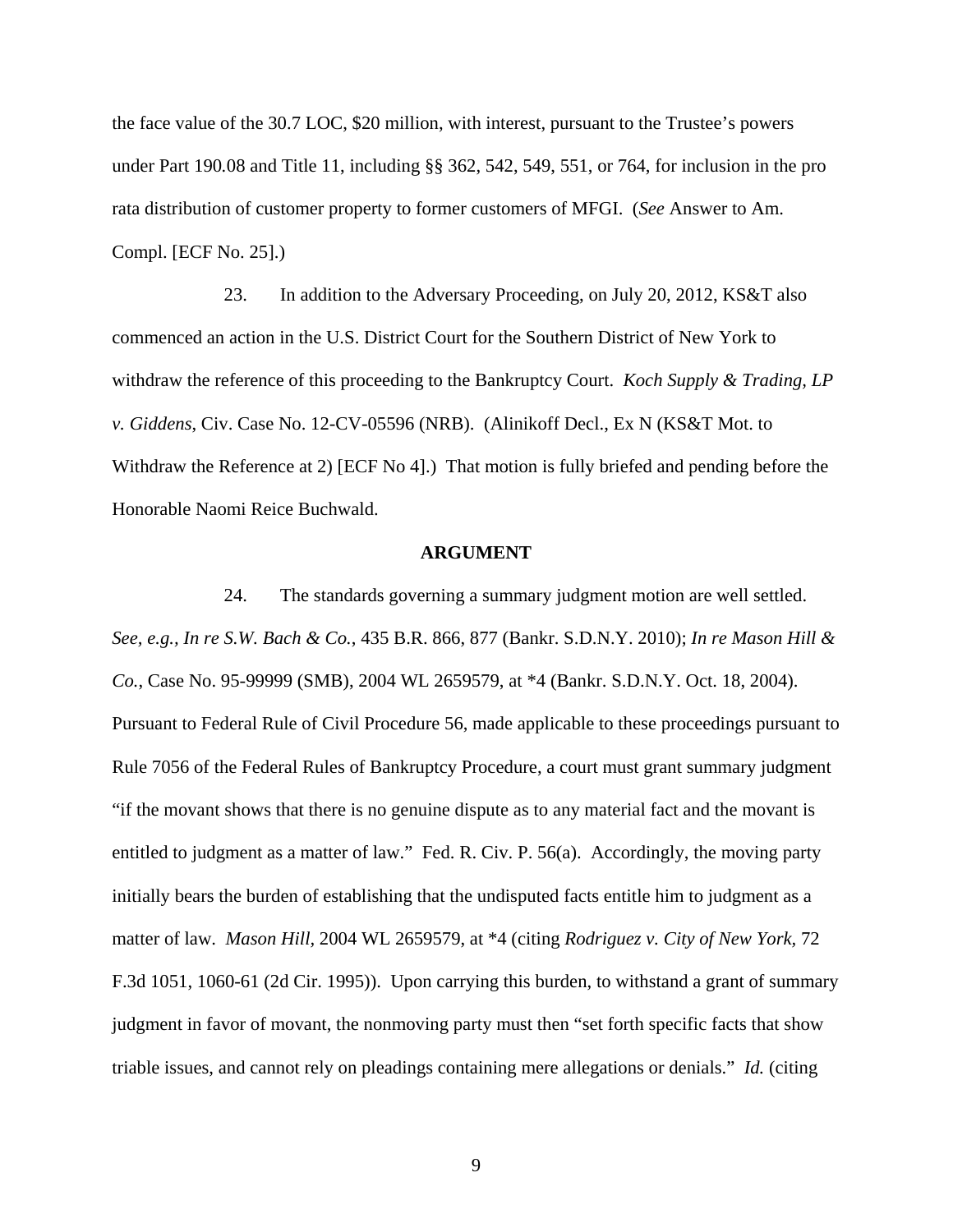*Matsushita Elec. Indus. Co. v. Zenith Radio Corp.,* 475 U.S. 574, 586-87 (1986)). "In deciding whether material factual issues exist, the Court must resolve all ambiguities and draw all reasonable inferences against the moving party." *Id.* (citations omitted).

25. No "material factual issues" exist here that would preclude this Court from granting summary judgment in favor of the Trustee on his counterclaim. *See id.* The legal issue presented is quite simple: whether, pursuant to the Commodity Broker Liquidations Provisions as supplemented by the Part 190 Regulations, the full value of the 30.7 LOC constitutes property belonging to the MFGI customer estate, which is being held by KS&T in advance of the Trustee's pro rata distribution of such property and in violation of the automatic stay.

26. The clear intent of the Part 190 Regulations is to ensure that, in a commodity broker liquidation, customers who posted letters of credit "to meet original margin obligations [are] treated no differently than customers depositing other forms of non-cash margin." 48 Fed. Reg. 8716-01, 8718. Consistent with this objective, the CFTC considered that upon the liquidation of a commodity broker, the full face value of such letters of credit should be "deemed" customer property for inclusion in the pool of assets subject to pro rata customer distribution. *Id.* Accordingly, as of the Filing Date, the full proceeds of the 30.7 LOC—\$20 million—are customer property belonging to the MFGI customer estate. The economic reality, therefore, is that upon expiration of that 30.7 LOC, \$20 million of MFGI customer property operated to reduce KS&T's contingent liabilities by that amount, and KS&T's possession of those proceeds continues in violation of the automatic stay.

### **I. THE FULL PROCEEDS OF LETTERS OF CREDIT POSTED AS MARGIN ARE "CUSTOMER PROPERTY" PURSUANT TO PART 190.08**

27. In furtherance of the CFTC's goal of ensuring equal treatment of customers of failed FCMs, Part 190.08 provides that, upon liquidation of a FCM, the full face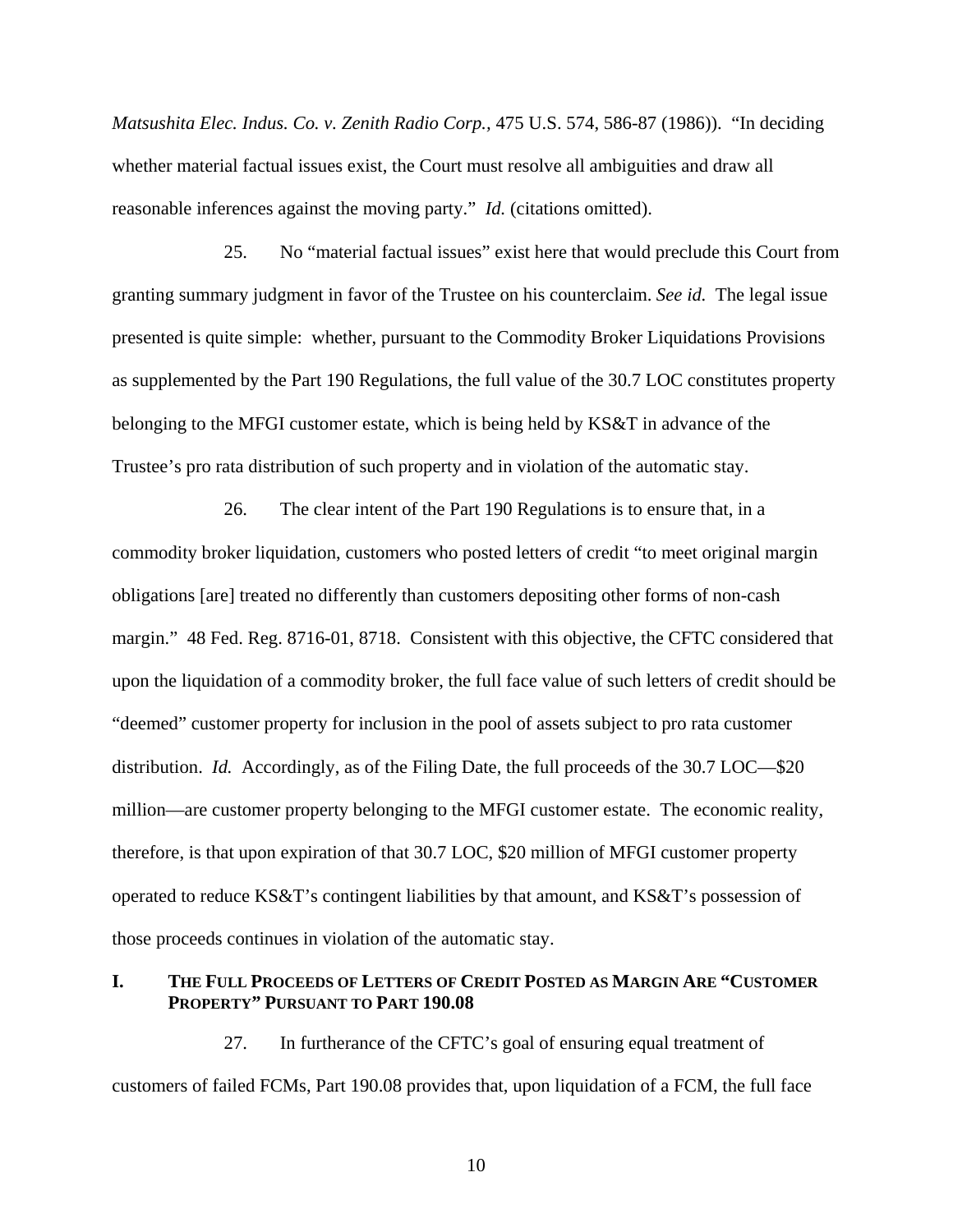value of a letter of credit held by a FCM to margin a customer's futures trading is "customer property" within the meaning of Chapter 7 of the Bankruptcy Code and Part 190.08. Accordingly, that full face value—here, \$20 million—is an asset of the FCM's customer estate that must be included in the pro rata distribution of such property to former customers.

# **A. Part 190.08's Definition of "Customer Property" to Include the Full Proceeds of Letters of Credit is Supported by the Commodity Broker Liquidation Provisions' Definition and the CFTC's Congressional Mandate**

28. Part 190.08's inclusion of the full proceeds of letters of credit held by

FCMs as margin in its definition of "customer property" not only complements the Commodity Broker Liquidation Provisions' definition, but also comports with the CFTC's Congressional mandate to "provide that certain cash, securities, other property, or open contractual commitments are to be included in or excluded from customer property." S. Rep. No. 95-989 (1978), *as reprinted in* 1978 U.S.C.C.A.N. 5787, 1978 WL 8531, at \*159. Correspondingly, the CEA explains that the CFTC "may provide that certain cash, securities, other property, or commodity contracts are to be included in or excluded from customer property." 7 U.S.C. § 24(a)(1) (2012) (effective Nov. 6, 1978).

29. In administering the liquidation of MFGI, the Trustee's duties include liquidating the commodity broker arm of MFGI to the extent not inconsistent with SIPA. SIPA § 78fff-1(b). That liquidation is administered pursuant to the Commodity Broker Liquidation Provisions, as supplemented by the CEA, 7 U.S.C. § 1 *et seq.,* and the Part 190 Regulations promulgated by the CFTC thereunder. *In re MF Global Inc.*, No. 11-2790 (MG), 2012 WL 769519, at \*2 (Bankr. S.D.N.Y. Mar. 7, 2012).

30. The Commodity Broker Liquidation Provisions were enacted pursuant to the Bankruptcy Reform Act of 1978, Pub. L. No. 95-598, 92 Stat. 2549 (1978). In enacting these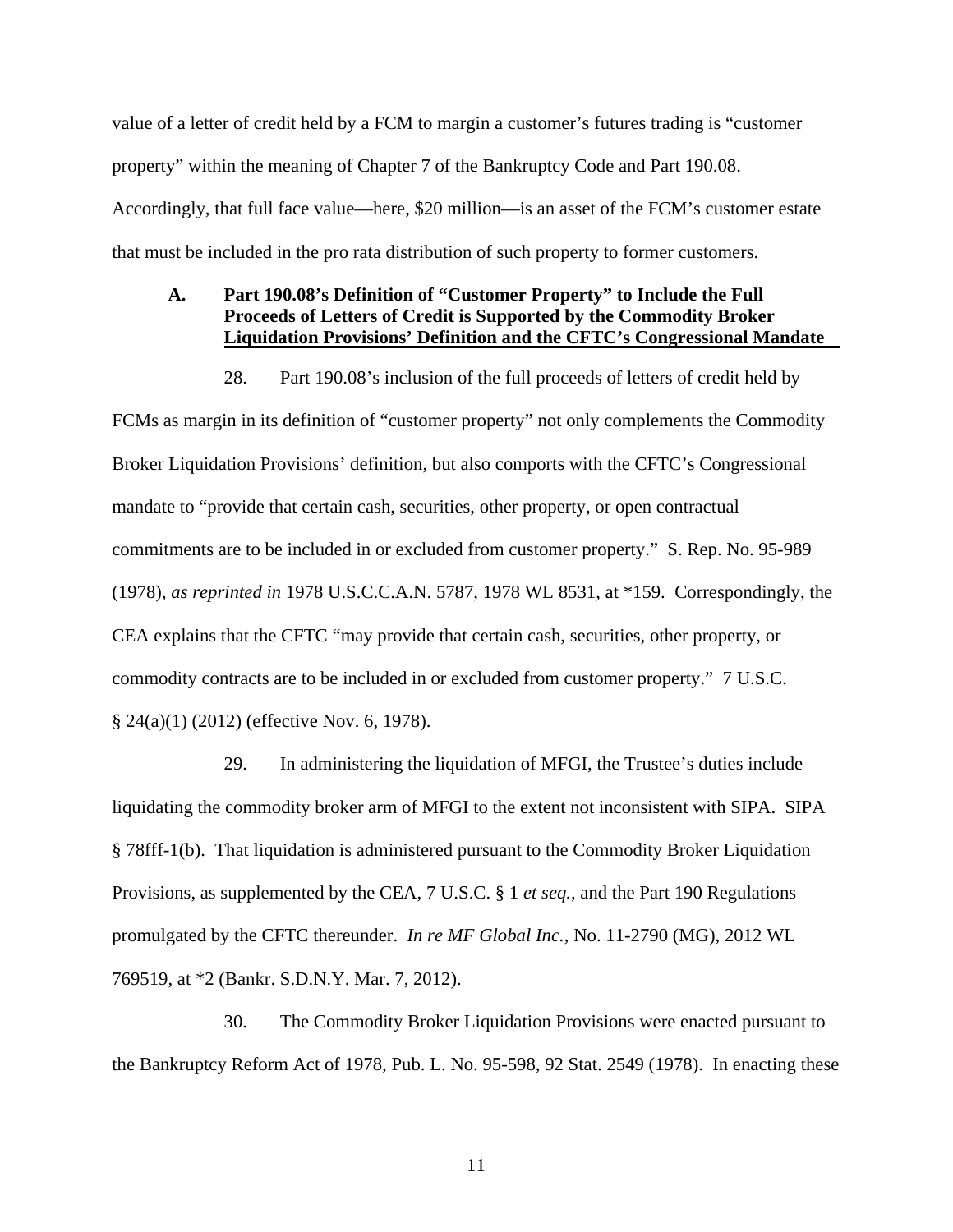specialized provisions, Congress recognized the unsuitability of the existing bankruptcy law to

deal with the liquidation of a commodity broker:

Since the first comprehensive bankruptcy legislation was enacted in 1800, bankruptcy laws have never specifically addressed the *unique problems* raised by commodity broker bankruptcies. With no cohesive policy for guidance, courts dealing with commodity broker bankruptcies have applied existing laws which are not necessarily consistent with the structure of, and may be potentially disruptive of, commodity futures, options, and leverage markets.

S. Rep. No. 95-989, 1978 WL 8531, at \*7 (emphasis added). (*See also* Alinikoff Decl., Ex. O

(CFTC Statement in Response to ConocoPhillips' Motion to Withdraw the Reference (the

"CFTC Statement") at 5-7) [Contested Matter ECF No. 20].)

31. In light of the "unique problems raised by commodity broker

bankruptcies," Congress further directed that implementation of the Commodity Broker

Liquidation Provisions would require regulation in addition to the procedures set forth at §§ 761-

767 of the reformed Bankruptcy Code:

The commodity broker subchapter provides *only a framework* within which commodity broker liquidations are to be administered. Due to the germinal state of regulation of the commodities industry, the subchapter does not provide detailed rules to cover every contingency. Instead, general rulemaking authority has been delegated to the CFTC with respect to the contents and determination of net equity; definition of 'customer property,' 'member property' 'commodity options dealer,' 'commodity contract,' and 'clearing organization' . . .

S. Rep. No. 95-989, 1978 WL 8531, at \* 8 (emphasis added).

32. It is well settled that where "Congress has explicitly left a gap for the

agency to fill, there is an express delegation of authority to the agency to elucidate a specific

provision of the statute by regulation." *Chevron v. Natural Res. Def. Council, Inc.*, 467 U.S.

837, 843-44 (1984). Pursuant to this express delegation of authority, the CFTC adopted the Part

190 Regulations to provide a comprehensive set of instructions to a trustee administering the

liquidation of a commodity broker estate. (*See, e.g.* Alinikoff Decl., Ex. O (CFTC Statement at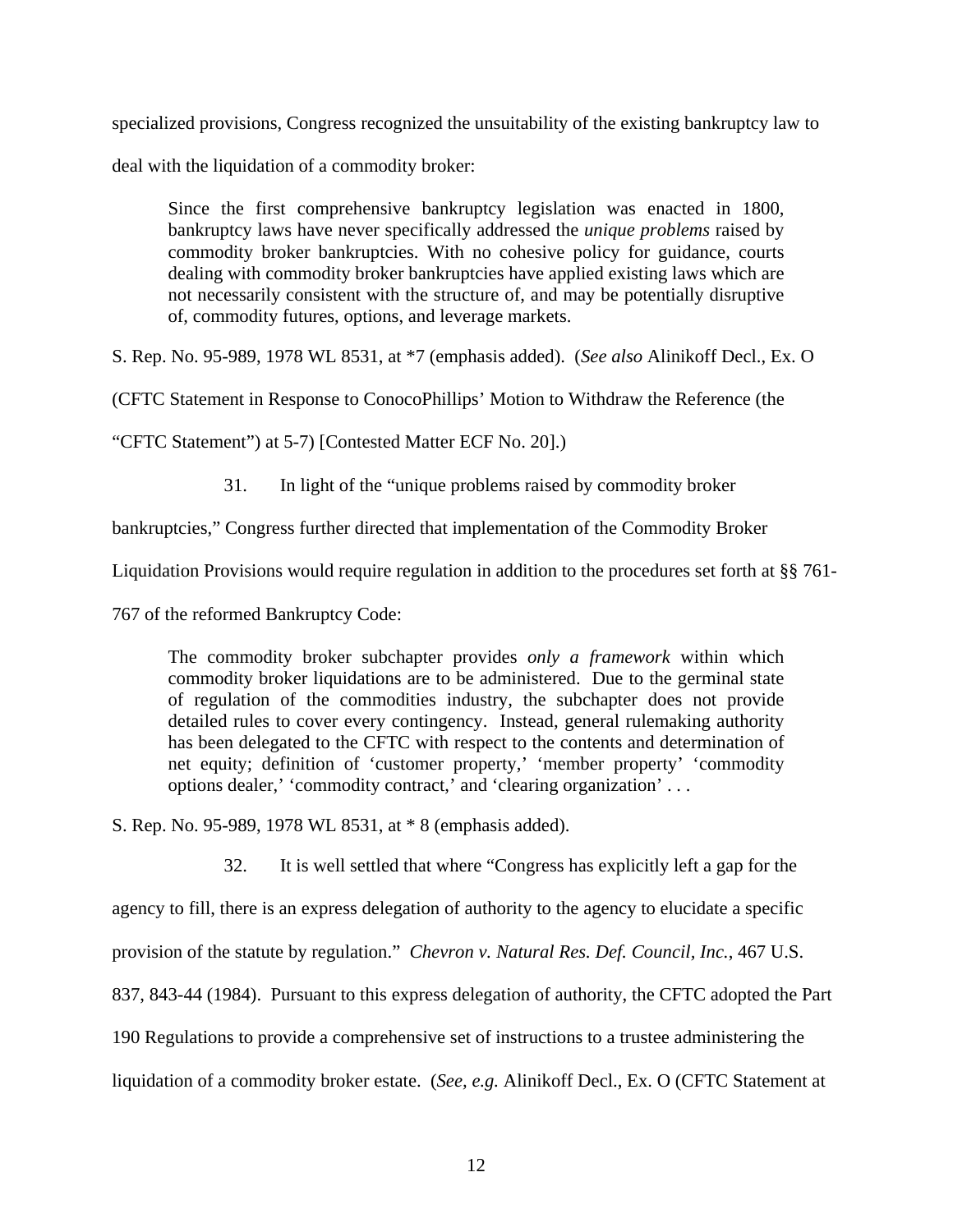5-7).) The Part 190 Regulations are consistent with the framework provided by the Commodity Broker Liquidation Provisions and the CFTC's Congressional mandate. They also amplify the subchapter where—in the CFTC's view—special provisions are necessary to square the "unique problems" raised by the liquidation of a commodity broker with the fundamental purpose of the Commodity Broker Liquidation Provisions: "to ensure that the property entrusted by customers to their brokers will not be subject to the risks of the broker's business and will be available for disbursement to customers if the broker becomes bankrupt." S. Rep. No. 95-989, 1978 WL 8531, at \*106.

33. Of particular note here is the accord between the Commodity Broker Liquidation Provisions' definition of "customer property" and that of Part 190.08, including Part 190.08's treatment of letters of credit. In amending the Bankruptcy Code, Congress set forth a baseline definition of "customer property" at § 766(10). In enacting the CEA, Congress directed the CFTC to "provide with respect to a commodity broker that is a debtor under chapter 7 of title 11, by rule or regulation - that certain cash, securities, other property, or commodity contracts are to be included or excluded from customer property."  $7 \text{ U.S.C.} \text{ } \text{\$} 24(a)(1)$ . Pursuant to this directive, the CFTC determined that, among other things, letters of credit should be treated in a specialized manner in the context of a commodity broker liquidation and included in the scope of customer property in accordance with that treatment. *See* Part 190.08(a)(i)(E).

34. The Commodity Broker Liquidation Provisions define "customer

property" as:

cash, a security, or other property, or proceeds of such cash, security, or property, received, acquired, or held by or for the account of the debtor, from or for the account of a customer— (A) including— (i) *property received, acquired, or held to margin, guarantee, secure, purchase, or sell a commodity contract*. . .

11 U.S.C. § 761(10)(A)(i) (emphasis added).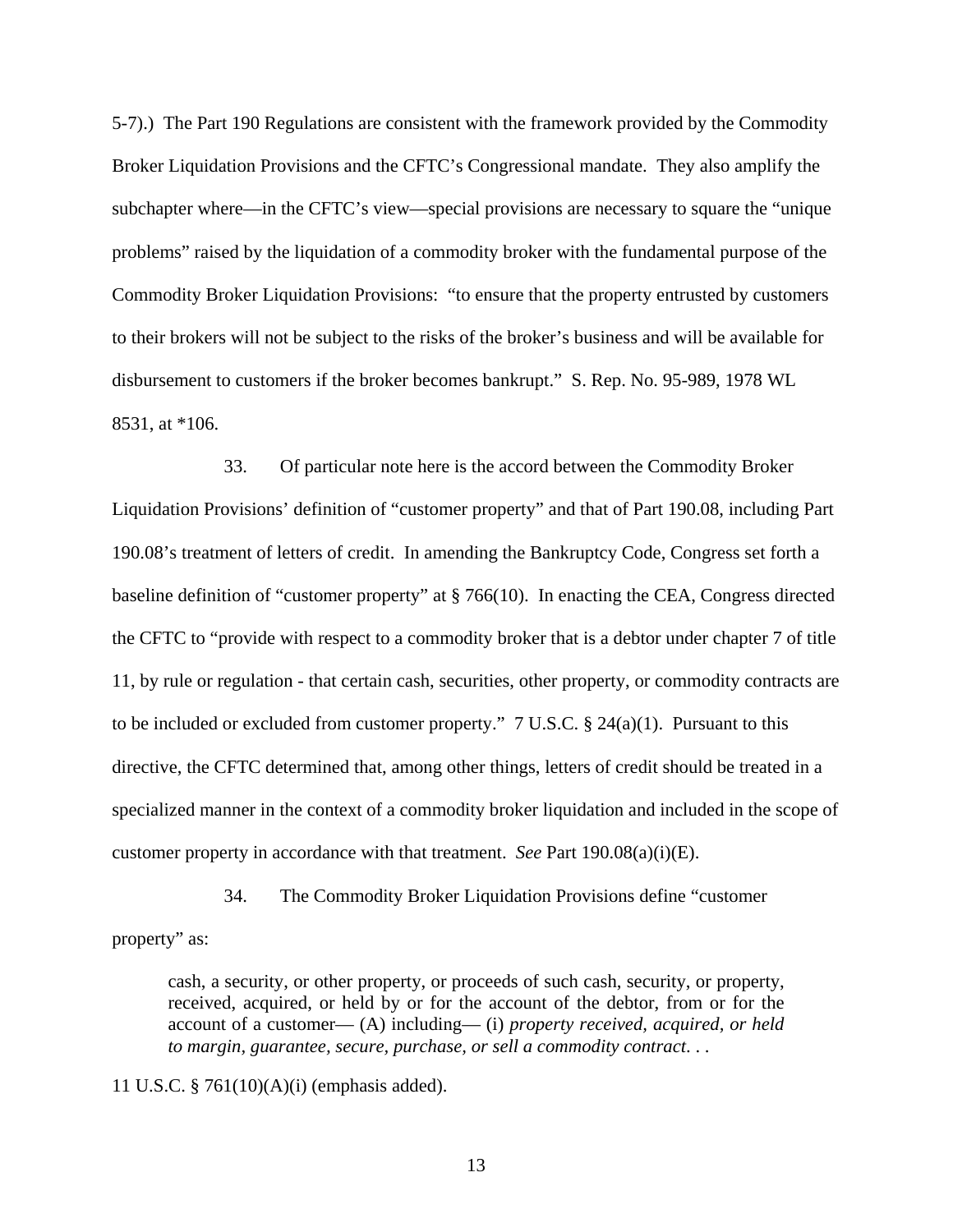35. Similarly, pursuant to Part 190.08(a), "customer property" includes, in

relevant part:

- (i) cash, securities, or other property or the proceeds of such cash, securities or other property received, acquired, or held by or for the account of the debtor, from or for the account of a customer, including a non-public customer, which is:
	- (A) *Property received, acquired or held to margin, guarantee, secure, purchase or sell a commodity contract*; . . .
	- (E) *The full proceeds of a letter of credit if such letter of credit was received, acquired or held to margin, guarantee, secure, purchase or sell a commodity contract* . . .
- (ii) All cash, securities, or other property which: . . .
	- (G) Is property of the debtor that any applicable law, rule, regulation, or order requires to be set aside for the benefit of customers, unless including such property in the customer estate would not significantly increase the customer estate. . . .

Part  $190.08(a)(1)(i)$ -(ii) (emphases added).

36. In defining the scope of customer property to include, *inter alia*, "the full

proceeds of a letter of credit if such letter of credit was received, acquired or held to margin," the CFTC was clearly acting within the limits of its Congressional authority to "provide that certain cash, securities, other property, or open contractual commitments are to be included or excluded from customer property." S. Rep. No. 95-989, 1978 WL 8531, at \*159, *amending* 7 U.S.C.  $§ 24(a)(1).$ 

37. Finally, in passing the Dodd-Frank Wall Street Reform Act ("Dodd-

Frank"), Congress amended various portions of the Bankruptcy Code and the CEA. 12 U.S.C.

§ 5301, Pub. L. 111-203, 2010 H.R. 4173, at Title II & VII (July 21, 2010). Significantly,

Congress left untouched the scope of customer property as designated by Part 190.08, including

the treatment of letters of credit under Part  $190.08(a)(1)(i)(E)$ . The CFTC adopted final

regulations to implement the new statutory provisions enacted by the Dodd-Frank's Title VII.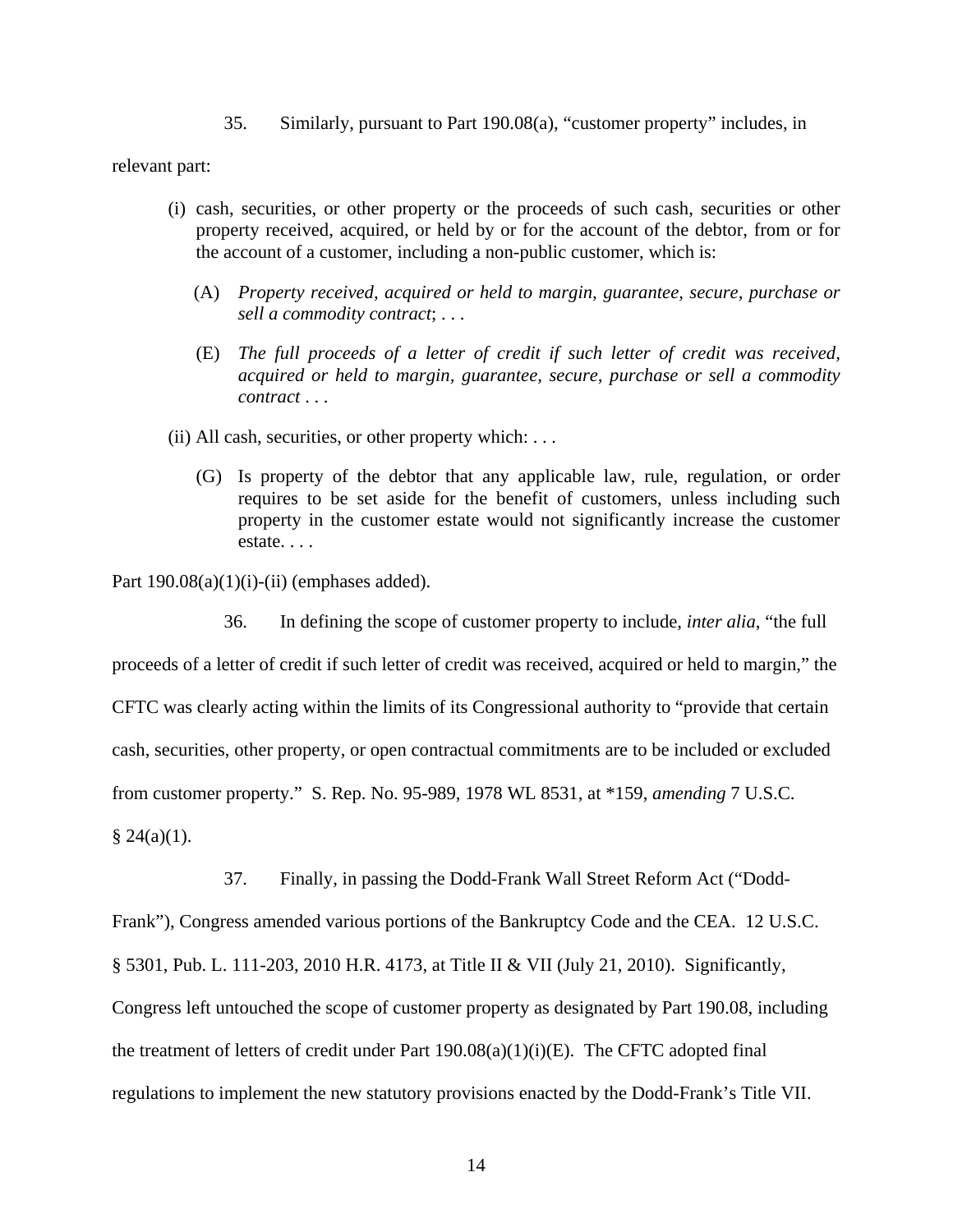*See* 77 Fed. Reg. 6336-01 (Feb. 7, 2012) (codified at 17 C.F.R. pts. 22 & 190). Consistent with the Dodd-Frank mandate, the CFTC's Dodd-Frank Part 190 Rule Amendments did not alter the scope of customer property, which continues to include "[t]he full proceeds of a letter of credit if such letter of credit was received, acquired or held to margin, guarantee, secure, purchase or sell a commodity contract." Part  $190.08(a)(1)(i)(E)$ .

38. Where "Congress is, or should be, aware of an interpretation of a statute by the agency charged with its administration, Congress' amendment or reenactment of the statutory scheme without overruling or clarifying the agency's interpretation is considered as approval of the agency interpretation." *See Casey v. Comm'n of Internal Revenue*, 830 F.2d 1092, 1095 (10th Cir. 1987); *see also Isaacs v. Bowen*, 865 F.2d 468, 473 (2d Cir. 1999). In enacting Dodd-Frank, Congress was undoubtedly aware of and considered the Part 190 Regulations, including Part 190.08's definition of customer property, and chose not to overrule or clarify the CFTC's interpretation of customer property thereunder. Specifically, Dodd-Frank addressed 7 U.S.C. § 24—the section of the CEA directing the CFTC to enact regulations defining the scope of customer property in a commodity broker liquidation (*i.e.,* the Part 190 Regulations). *See* 7 U.S.C. § 24(a)(1). In amending the CFTC's regulatory powers with respect to the definition of customer property, Dodd-Frank *enlarged* the CFTC's regulatory authority in this regard, directing the CFTC to "exercise its authority to ensure that securities held in a portfolio margining account carried as a futures account are customer property and the owners of those accounts are customers for the purposes of subchapter IV of chapter 7 of title 11." Dodd-Frank, Title VII, Sec. 763(c), *codified at* 7 U.S.C. § 24(c) (2012). Therefore, because Congress clearly considered the scope of the CFTC's rulemaking authority and its interpretation of customer property under the Commodity Broker Liquidation Provisions and Part 190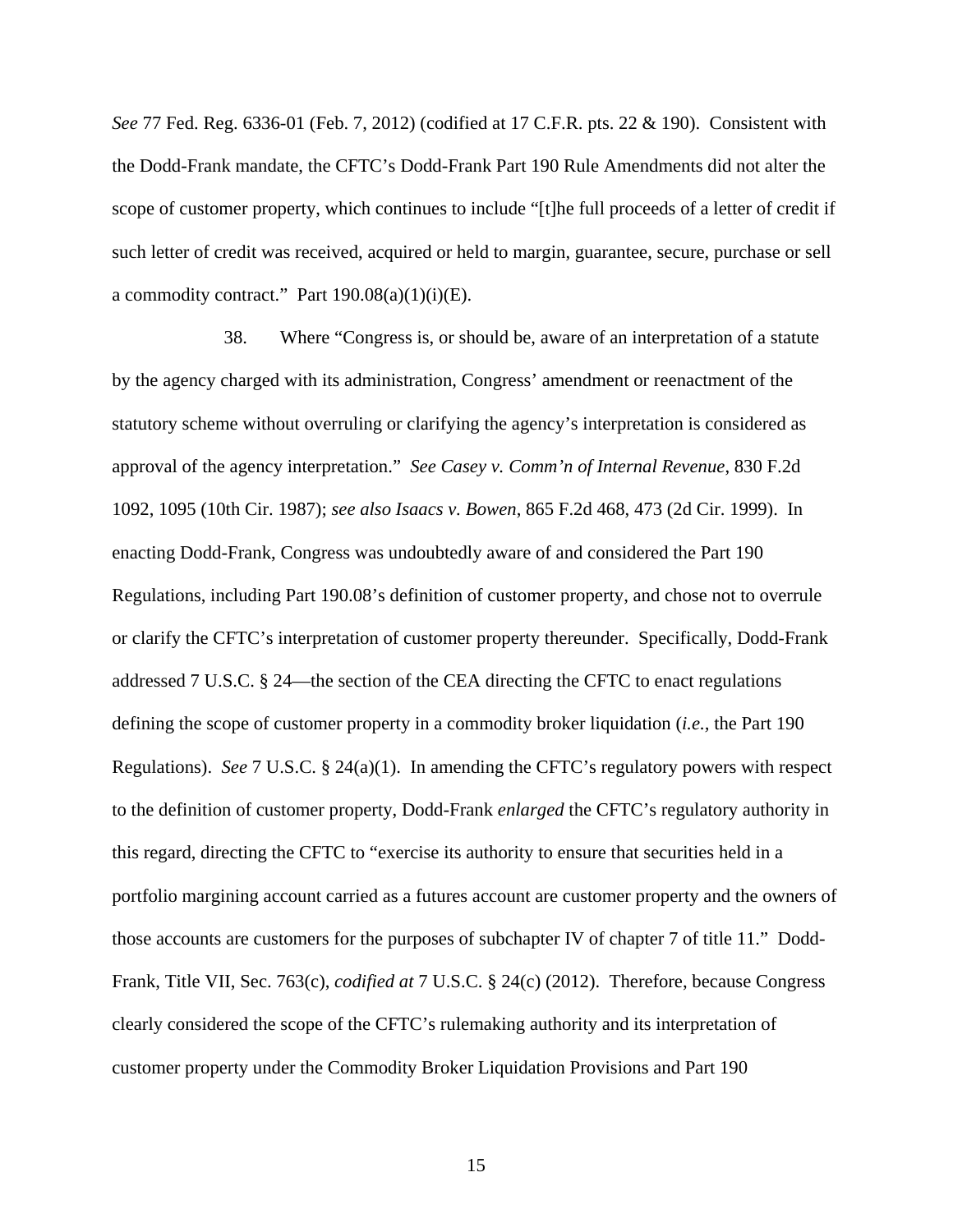Regulations, and because Congress did not overrule or clarify the CFTC's interpretation in that regard, Part 190.08's treatment of letters of credit is considered to be approved by Congress' passage of Dodd-Frank. *Casey,* 830 F.2d at 1095.

# **B. The Commodity Broker Liquidation Provisions and Part 190.08 Require the Full Proceeds of Letters of Credit to Be Included in the Pro Rata Distribution of Customer Property to Former Customers of Failed FCMs**

39. The purpose of the Commodity Broker Liquidation Provisions is to ensure that the risk of a commodity broker's bankruptcy is not borne by the customer. *See, e.g., In re Stotler & Co.*, 144 B.R. 385, 392 (N.D. Ill. 1992). Accordingly, under the Commodity Broker Liquidation Provisions, as supplemented by the Part 190 Regulations, "commodity customers are granted the highest priority against the bankrupt broker's estate, thereby furthering the purposes of the [CEA] by enhancing customer protection and promoting customer confidence in commodity markets generally." *See, e.g., In re Bucyrus Grain Co.*, 127 B.R. 45, 51-52 (D. Kan. 1988) (citing S. Rep. No. 95-989, 1978 WL 8531, at \*7-8), *appeal dismissed*, 905 F.2d 1362 (10th Cir. 1990). The mechanism by which this objective is achieved is the customer distribution scheme, defined at § 766(h) of the Commodity Broker Liquidation Provisions as modified by the Part 190 Regulations, which requires a trustee to distribute all customer property on a pro rata basis.

40. Pursuant to § 766(h) of the Commodity Broker Liquidation Provisions, a

trustee is required to distribute customer property as follows:

Except as provided in subsection (b) of this section, the trustee shall distribute customer property ratably to customers on the basis and to the extent of such customers' allowed net equity claims, and in priority to all other claims, except claims of a kind specified in section  $507(a)(2)$  of this title that are attributable to the administration of customer property.

11 U.S.C. § 766(h).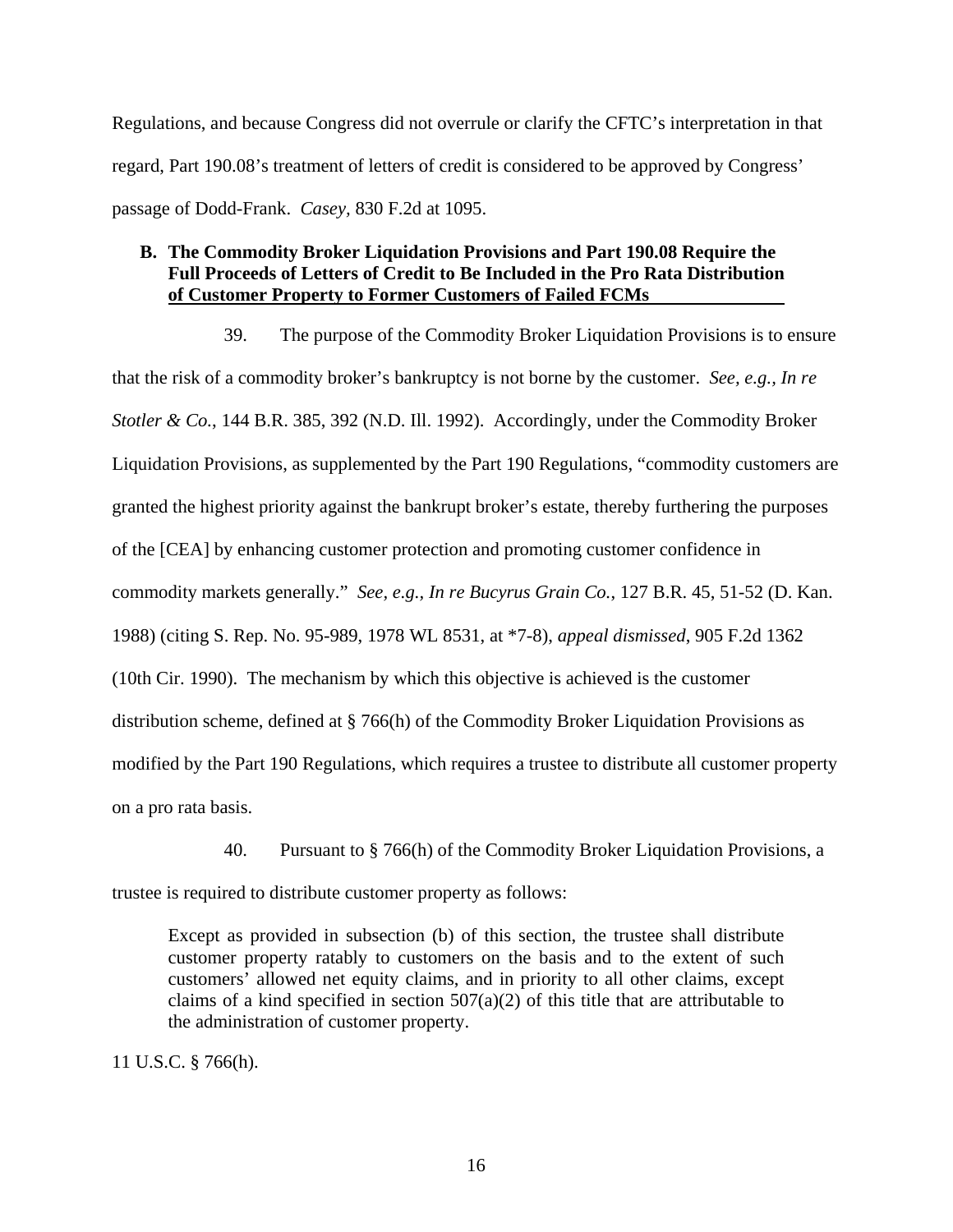41. Similarly, Part 190.01(o) directs the Trustee to both § 766(h) and Part 190.08 in distributing customer property, explaining that "[c]ustomer property [and] customer estate are used interchangeably to mean the property subject to pro rata distribution in a commodity broker bankruptcy which is entitled to the priority set forth in § 766(h) of the Bankruptcy Code and includes certain cash, securities, and other property as set forth in  $§ 190.08(a)."$ 

42. Consequently, the pro rata distribution of customer property described at § 766(h) is supplemented by the property listed in Part 190.08, which includes the full proceeds of letters of credit received by FCMs as margin in support of a customer's commodity futures trading.

43. The decision to include the full proceeds of letters of credit as customer property in the context of a commodity broker liquidation was not without its detractors. In vetting the Part 190 Regulations before implementation, the CFTC, as required, published the proposed broker-dealer liquidation instructions for comment on November 24, 1981. 46 Fed. Reg. 57535-01, 1981 WL 112816 (Nov. 24, 1981) (codified at 17 C.F.R. pt. 190). With specific regard to letters of credit, the CFTC noted that "[l]etters of credit are singled out for special treatment because the Commission believes that it is important to make clear that the full value of a letter of credit posted as margin would be drawn in the event of a bankruptcy and the full proceeds thereof would be treated as customer property." *Id.* at 57553.

44. As the CFTC noted in its final rule adoption, several commentators took issue with Part 190.08's "special treatment" of letters of credit and requested an amendment providing "that letters of credit be drawn upon only in accordance with their terms and only to the extent of the margin owing by the depositor." 48 Fed. Reg. 8716-01, 8718. Those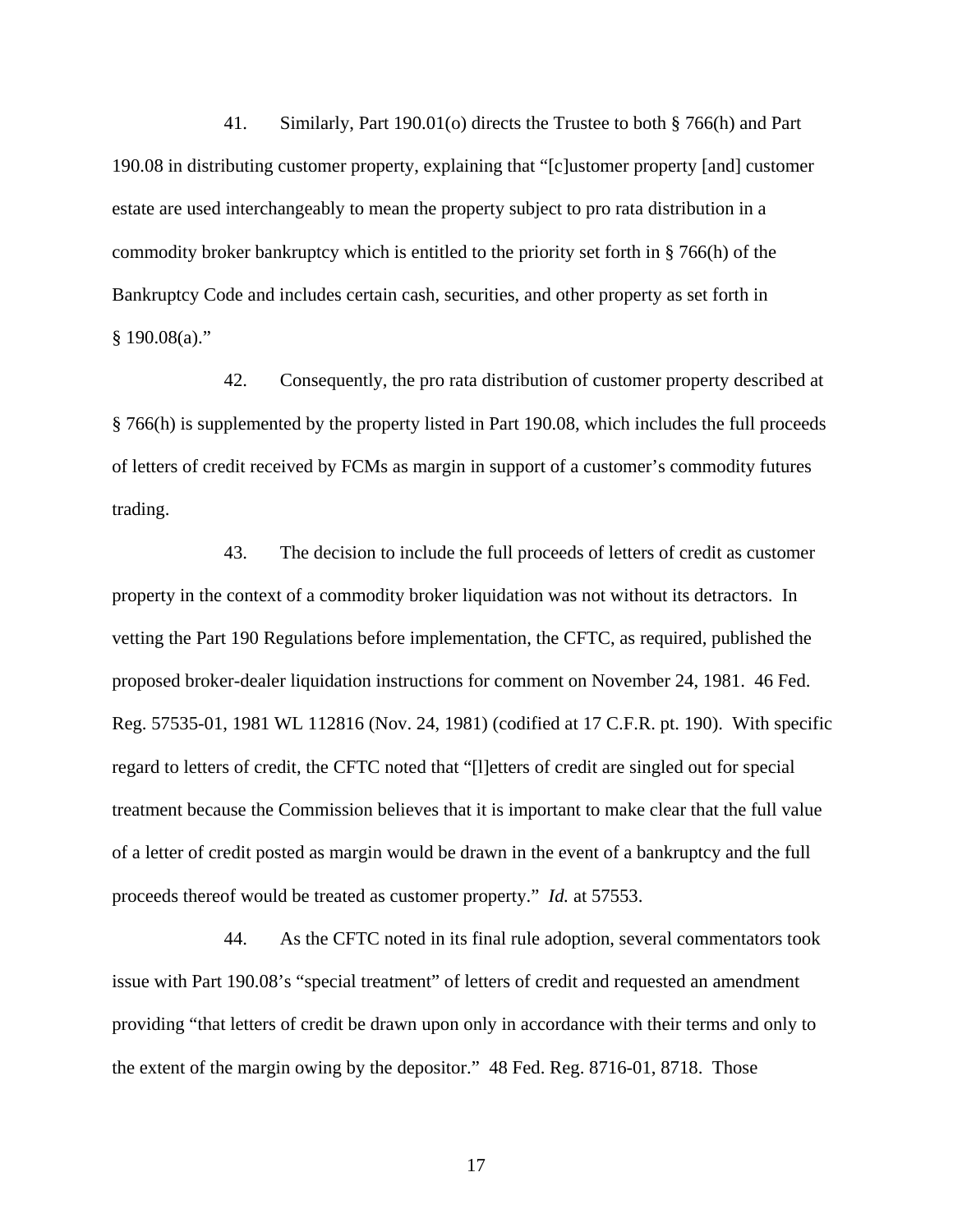commentators also argued that such an amendment to Part 190.08 was necessary because "to permit the trustee to bring the full proceeds of a letter of credit into the estate would impose a burden on customers who post letters of credit as security and would therefore discourage their use." *Id.* Finally, commentators also noted that without an amendment, "the proposed rule would require a trustee to draw the full proceeds of letters of credit *irrespective of their terms* even though they generally condition payment on delivery of a certification that additional funds are required to margin or to cover a default with respect to a contract." *Id.* (emphasis added).

45. The CFTC, in accordance with the Commodity Broker Liquidation

Provisions' main objective of customer protection, rejected any such proposed amendments to

Part 190.08's treatment of letters of credit. Instead, the CFTC noted that:

The Commission's proposal was intended to assure that customers using a letter of credit to meet original margin obligations *would be treated no differently* than customers depositing other forms of non-cash margin or customers with excess cash margin deposits. If letters of credit are treated differently than Treasury bills or other non-cash deposits, there would be a substantial incentive to use and accept such letters of credit as margin as they would be a means of avoiding the pro rata distribution of margin funds, contrary to the intent of the Code.

\* \* \* \*

In making this determination, the Commission also was guided by certain additional policy considerations. First, the Commission recognizes that standby letters of credit are not subject to banking reserve requirements and may be uncollateralized. In a period of major changes to the financial services which may be extended by banks and some corresponding uncertainty as to the wisdom of virtually unrestricted writing of standby letters, the Commission believes that it would be unwise to adopt a policy which would further encourage the use of letters of credit and, indeed, their substitution for other forms of margin. Second, it would be inherently unfair to treat letters of credit differently from other financial instruments such as Treasury Bills which have been deposited with commodity brokers as original margin. Third, encouraging the use of letters of credit would favor large customers at the expense of smaller market participants since only larger customers are permitted to make non-cash deposits of margin. This would contravene the spirit and intent of the Code's limitations on the return of specifically identifiable property which were intended to assure parity between customers with margining power and those without it.

*Id.* at 8718-19 (emphasis added).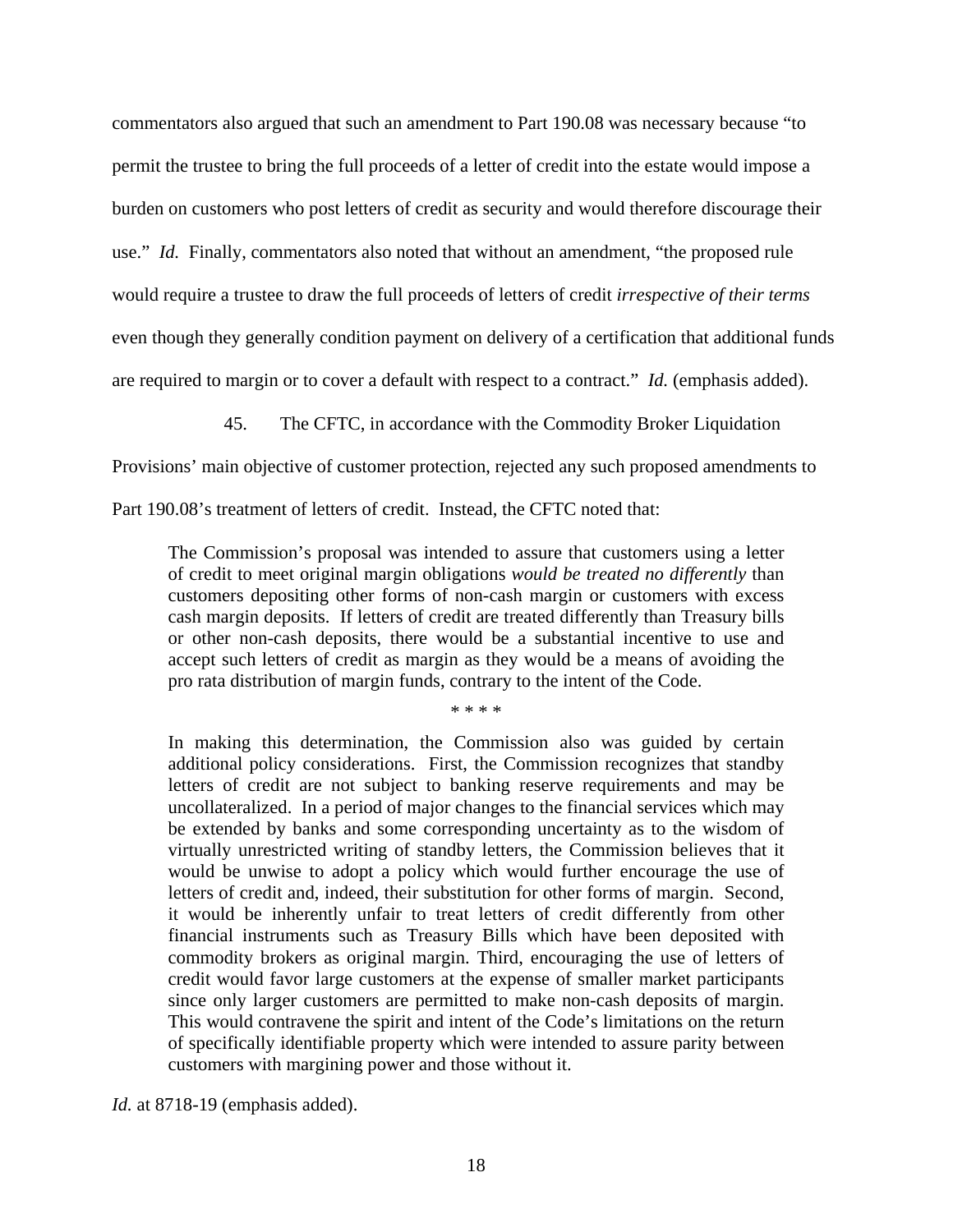46. The language of Part 190.08, as well as the commentary enacting it, could not be more clear: the full proceeds of a letter of credit—if such letter of credit was received, acquired or held to margin commodities trading—are property of a failed FCM's customer estate and subject to pro rata distribution. In enacting this regulation, the CFTC recognized the inherent contradiction between the Code's purpose and the treatment of letters of credit in the commodity broker liquidation context absent such a specialized regulation. Indeed, this is precisely the type of "unique problem raised by commodity broker bankruptcies" for which Congress directed the CFTC to create a contingency; Part  $190.08(a)(1)(i)(E)$  is just that contingency. S. Rep. No. 95-989, 1978 WL 8531, at \*7.

# **II. KS&T'S POSSESSION OF \$20 MILLION INTENDED AS MARGIN TO SUPPORT ITS COMMODITY TRADING IS A VIOLATION OF THE AUTOMATIC STAY PURSUANT TO 11 U.S.C. § 362 AND THE MFGI LIQUIDATION ORDER**

47. KS&T's possession of the full value of the 30.7 LOC—\$20 million—is a retention of its property that first belongs to the MFGI customer estate before KS&T may possess it. Such retention continues in violation of the automatic stay in place pursuant to 11 U.S.C. § 362 and the MFGI Liquidation Order.

### **A. Pursuant to Part 190.08, the Full Value of the 30.7 LOC—\$20 Million—is Customer Property Belonging to the MFGI Customer Estate**

48. It is beyond dispute that, as of the Filing Date, the "full proceeds" of the 30.7 LOC—\$20 million—are customer property subject to the identical treatment afforded to other forms of non-cash margin, such as Treasury bills. Part  $190.08(a)(1)(i)(E)$ . In fact, such treatment is reflected in MFGI's books and records, which as of the Filing Date reflect a \$20 million margin value in connection with KS&T's foreign futures trading accounts at MFGI. (Alinikoff Decl., Ex. J (KS&T Equity Run Report, at "F2 USD - Secured," Oct. 31, 2011) (reflecting \$20 million margin value ("MV").) The value reflected is identical to that of other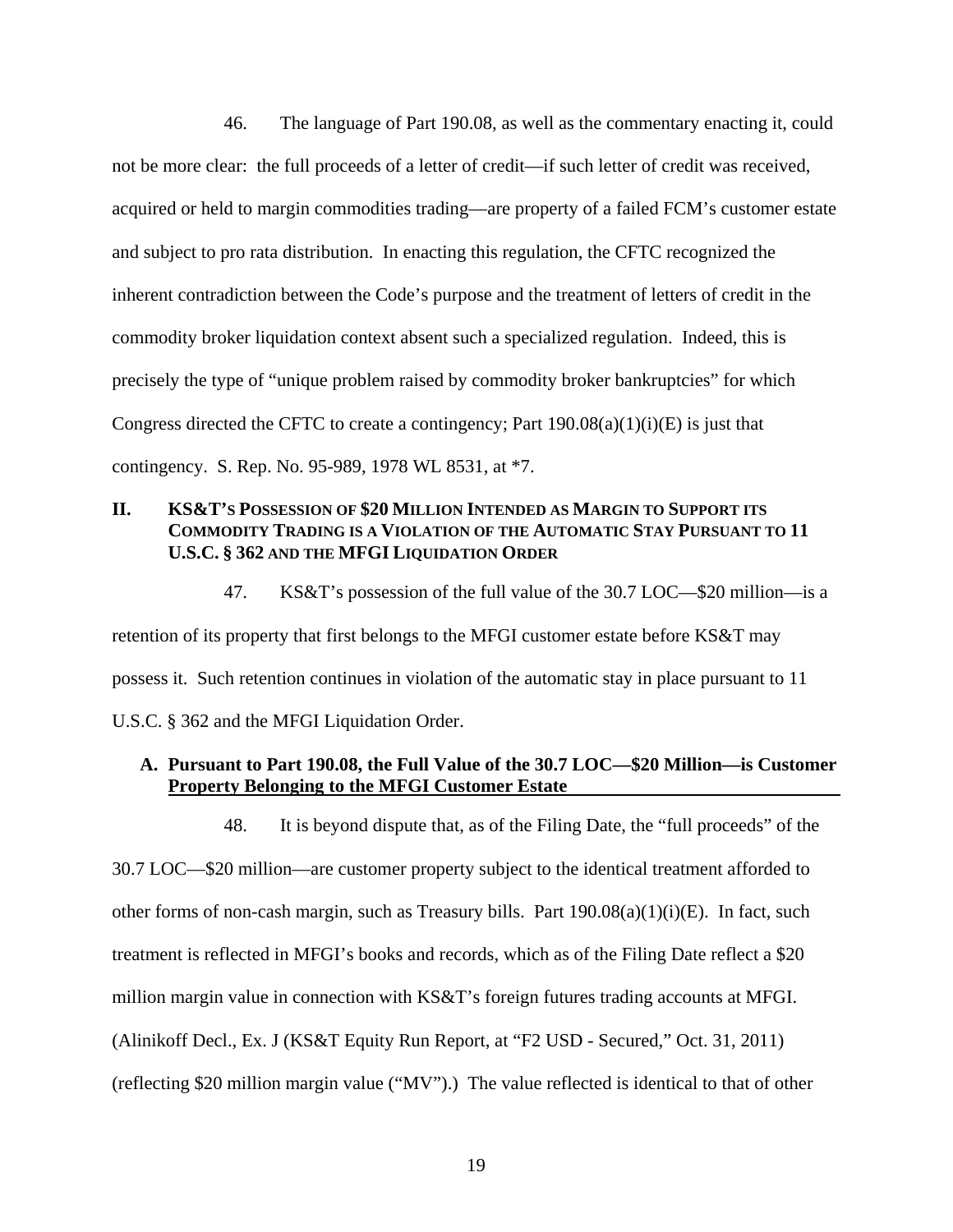customers who posted Treasury bills. As of the Filing Date, both forms of margin were assets of the MFGI customer estate.

49. In determining whether the "full proceeds" of the 30.7 LOC—\$20 million—are customer property to be included in the pro rata distribution to MFGI customers, the plain language of Part 190.08 is controlling. *Chevron*, 467 U.S. at 843-44 ("If Congress has explicitly left a gap for the agency to fill, there is an express delegation of authority to the agency to elucidate a specific provision of the statute by regulation. Such legislative regulations are given controlling weight unless they are arbitrary, capricious, or manifestly contrary to the statute."); *see also In re Donald Sheldon & Co.*, 148 B.R. 385, 387 (Bankr. S.D.N.Y. 1992) (SIPA) (holding that "proceeds" of liquidated brokerage firm assets constitute customer property where such assets were purchased by hypothecating fully paid customer securities). As discussed *supra*, Part 190.08 includes as customer property "the full proceeds of a letter of credit if such letter of credit was received, acquired or held to margin;" that comports with the definition set forth at § 766(10) and the Congressional mandate directing the CFTC to "provide . . . by rule or regulation - that certain cash, securities, other property, or commodity contracts are to be included or excluded from customer property."  $7 \text{ U.S.C.} \$   $24(a)(1)$ .

50. Accordingly, the full proceeds of the 30.7 LOC, like all other margin funds, are customer property belonging to the MFGI customer estate—they must first be brought into the estate and added to the pool of MFGI customer property for pro rata distribution before KS&T can make a claim to those funds as a former customer. *See, e.g., Bucyrus*, 127 B.R. at 51- 52 (funds deemed to be customer property "should be a part of the customer property to be apportioned among customers," and once included, customers may then make a valid claim against such property).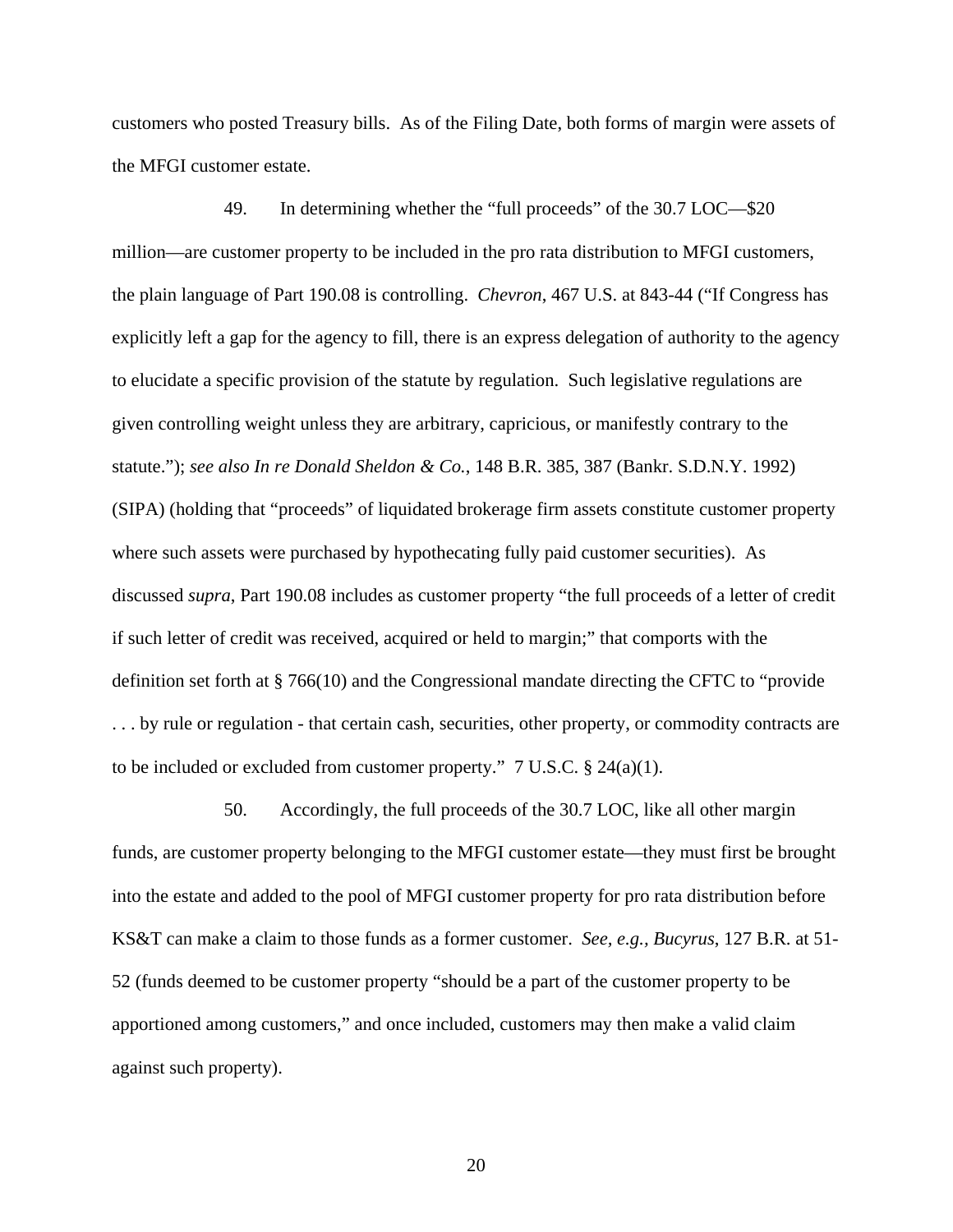51. The Trustee respectfully submits that judgment for the Trustee declaring the full proceeds of the 30.7 LOC—\$20 million—plus interest, constitutes customer property pursuant to 11 U.S.C. §§ 761-767 as supplemented by 17 C.F.R. 190 *et seq.*, is appropriate.

# **B. Neither the Expiration of Nor the Default Provision in the 30.7 LOC Limits the Trustee's Right to Recover the Customer Property in Possession of KS&T**

52. KS&T has contended that even if the Court accepts the Trustee's proposition that the full proceeds of a letter of credit are customer property, the Court would still have to find in favor of KS&T because: (i) in order to draw on the 30.7 LOC prior to its expiration, the Trustee would have had to present to the issuing bank evidence of KS&T's default under the terms of the Customer Agreement, and it is uncontested that no such default occurred; and (ii) the Trustee's right to 30.7 LOC customer property extinguished upon expiration of the 30.7 LOC. (Alinikoff Decl., Ex G (KS&T Mot. to Withdraw the Reference at 2) [ECF No 4].)

53. KS&T's arguments necessarily fail for three reasons: (i) the economic reality is that upon expiration of the 30.7 LOC, \$20 million of MFGI customer property operated to reduce KS&T's contingent liabilities by that amount, in advance of the Trustee's pro rata distribution of such property; (ii) KS&T's argument ignores the CFTC's direction that pursuant to Part 190.08, the "full proceeds" of a letter of credit are customer property "*irrespective of [the letter of credit's] terms,*" 48 Fed. Reg. 8716-01, 8717 (emphasis added); and (iii) KS&T's rationale abrogates the policy reason underlying Part 190.08's specialized treatment of letters of credit: to treat customers that posted letters of credit as margin the same as customers that deposited other forms of non-cash margin.<sup>5</sup> *Id.* 

 5 The Trustee also notes that the estate's right to recover the \$20 million in customer property held by KS&T as of the Filing Date was preserved prior to expiration of the 30.7 LOC pursuant to, inter alia: (i) the Trustee's (*cont'd . . .* )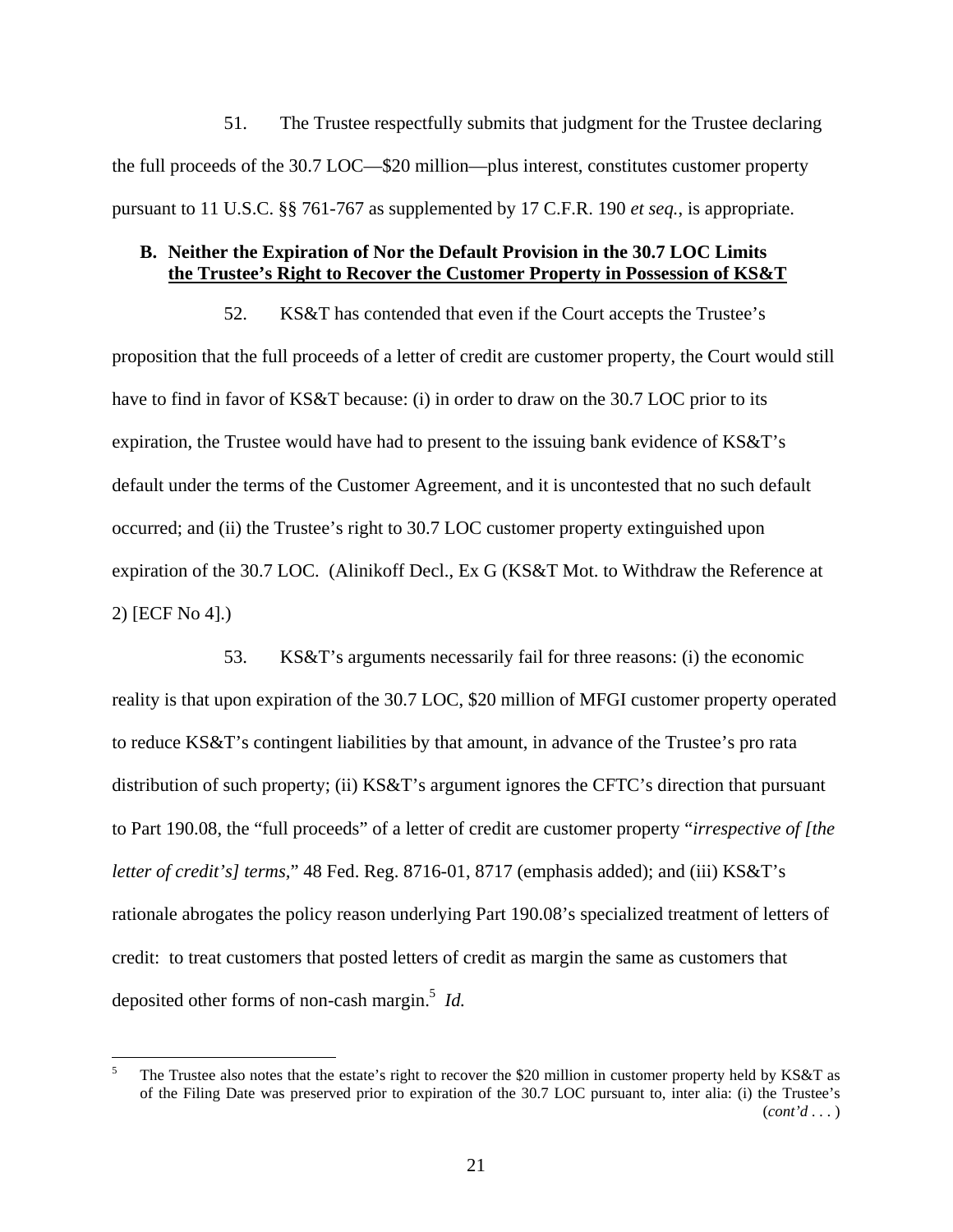## **(i) The Post-Petition Expiration of the 30.7 LOC Reduced KS&T's Contingent Liabilities with \$20 Million of MFGI Customer Property in Advance of the Pro Rata Distribution**

54. Contrary to KS&T's proposition, the expiration of the 30.7 LOC does not result in the corresponding "expiration" of the customer property associated therewith. Part  $190.08(a)(1)(i)(E)$  (customer property includes "the full proceeds of a letter of credit . . . received, acquired or held to margin"). In a post-petition context, the only consequence of a post-petition expiration is to distribute MFGI customer property to KS&T in advance of the Trustee's distribution of that property to all customers with valid claims.

55. Pursuant to the Code's definition of "claim," MFGI's "claim" to the full proceeds of the 30.7 LOC arose when it was appointed as the beneficiary thereunder; therefore, the Trustee's "claim" to the full proceeds already existed as of the Filing Date. 11 U.S.C. § 101(5)(A) (defining "claim" as the "right to payment, whether or not such right is reduced to judgment, liquidated, unliquidated, fixed, contingent, matured, unmatured, disputed, undisputed, legal, equitable, secured, or unsecured"). Correspondingly, as of the Filing Date, the "debt" or "liability on [the Trustee's] claim" to the full proceeds of the 30.7 LOC became fixed in accordance with the Part 190 Regulations' treatment of letters of credit posted as margin. 11 U.S.C. § 101(12); *see also In re ATS Prods. Corp.*, No. 01-13220F, 2003 WL 25947346, at \*14 (E.D. Pa. June 5, 2003).

56. Similarly, the CFTC has made clear its interpretation that "[o]nce the FCM is placed into bankruptcy, the Trustee's right to that money, and any resulting obligations on the part of the customer are *fixed*." (Alinikoff Decl., Ex. P (CFTC Mem. in Supp. of the Trustee's Mot. to Confirm, at 24) [Contested Matter ECF No.33] (emphasis added).) The CFTC

Application (Alinikoff Decl., Ex. D (Trustee's Application ¶ 31) [SIPA ECF No. 144]); and (ii) the MFGI Claims Process Order (Alinikoff Decl., Ex. E (MFGI Claims Process Order, at 4) [SIPA ECF No. 423].)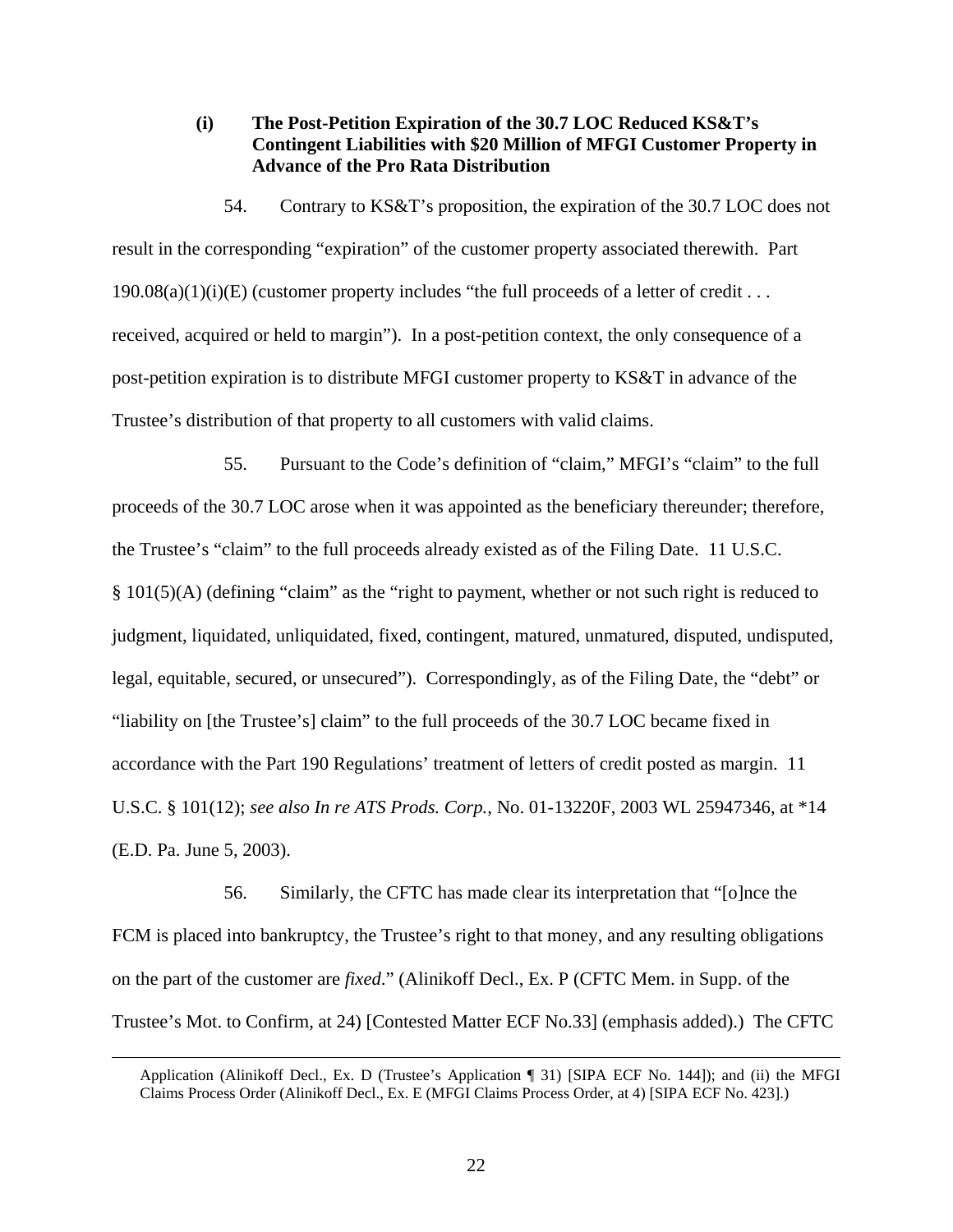went on to add that it "stressed the need 'to fix' each customer's 'bankruptcy losses at a particular point in time." *Id.* (*citing* 46 Fed. Reg. at 57547). Accordingly, the Trustee's possessory right to the 30.7 LOC proceeds is not extinguished or limited by virtue of the expiration of the 30.7 LOC.

57. As the Trustee's claim to the \$20 million of customer property was fixed as of the Filing Date under Part 190.08, the only function of the post-petition expiration of the 30.7 LOC is to shift the party in possession of those assets. Prior to expiration of the 30.7 LOC, \$20 million of KS&T's credit line at the issuing bank was accessed, and KS&T made use of the "full value" of that \$20 million from the moment the letter of credit was issued—using it to margin its commodity trading activities through MFGI. Correspondingly, such value—\$20 million—was reflected in KS&T's relevant account at MFGI as of the Filing Date. (*See* Alinikoff Decl., Ex J (KS&T Equity Run).) Upon expiration of the 30.7 LOC, KS&T's contingent liabilities were reduced by an amount equal to the full proceeds of the 30.7 LOC— \$20 million. The Trustee demands that KS&T return those "full proceeds" to the estate for pro rata distribution among all former MFGI customers. *See* 48 Fed. Reg. 8716, 8717. Had the 30.7 LOC not expired, pursuant to Part 190.08, the Trustee could have sought to recover the \$20 million assets from the issuing bank, which in turn would have recovered those assets directly from KS&T. Upon expiration, however, KS&T—as opposed to the issuing bank—is responsible for this customer property.<sup>6</sup>

 $\overline{a}$ 

<sup>6</sup> In the alternative, the Trustee fully reserves the right to demand the full proceeds of the 30.7 LOC from the issuing bank as a draw on KS&T's line of credit to the extent that the Court holds that the estate's right to possession of the full proceeds of the 30.7 LOC, which must be drawn "irrespective of [its] terms," does not expire until the Trustee has made a final distribution of the estate's customer property to the former customers of MFGI. 48 Fed. Reg. 8716-01, 8718. This result is also consistent with the CFTC's goal of ensuring that "customers who posted letters of credit to meet original margin obligations [are] treated no differently than customers depositing other forms of non-cash margin or customers with excess cash margin deposits." *Id.*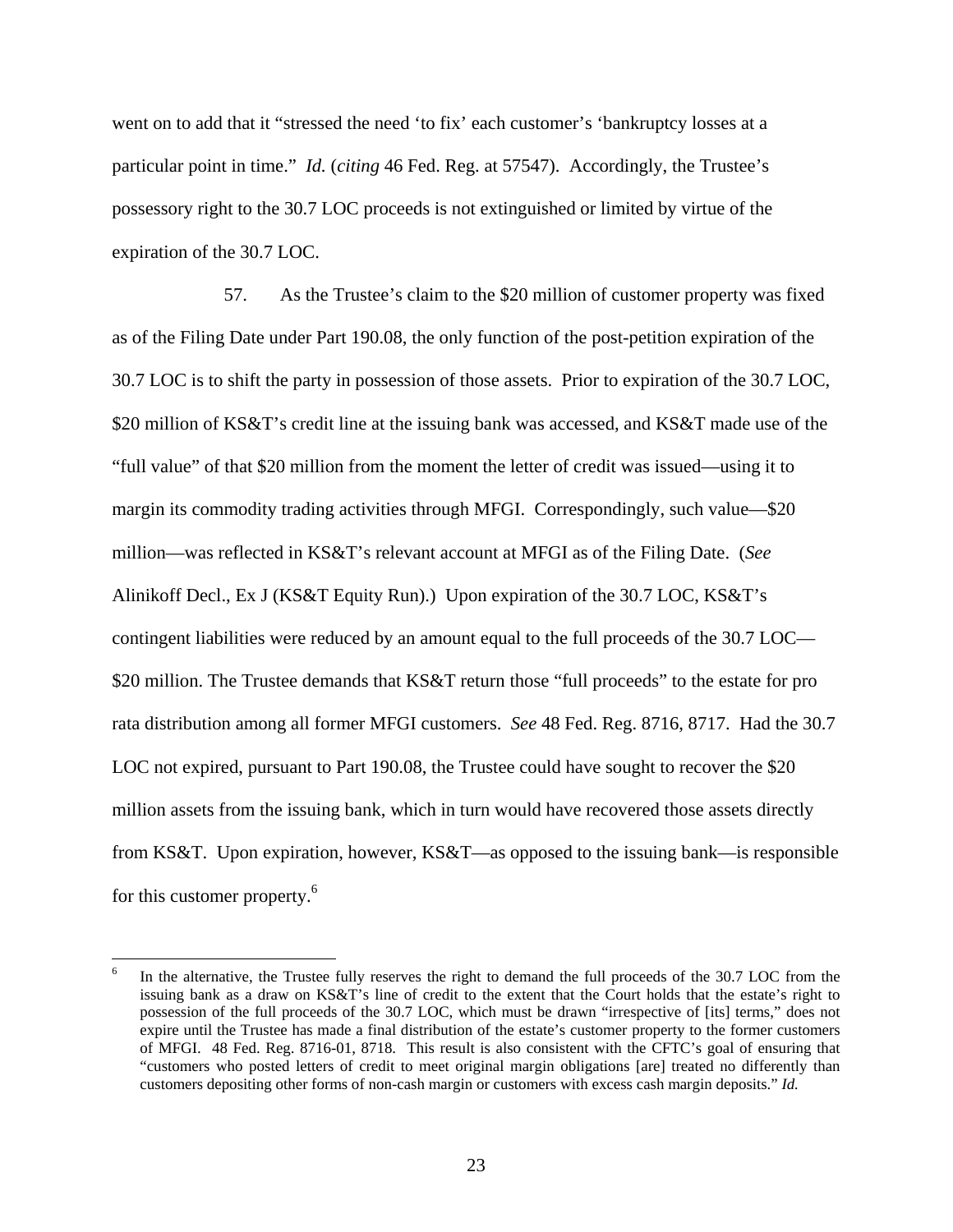### **(ii) KS&T's Defenses are in Contravention of the Plain Language of Part 190.08**

58. The plain language of Part  $190.08(a)(i)(1)(e)$  clearly requires that "the full proceeds of a letter of credit . . . received, acquired or held to margin" be included as customer property of the estate. This plain language is controlling "unless [it is] arbitrary, capricious, or manifestly contrary to the statute." *Chevron*, 467 U.S. at 844. That is clearly not the case here.

59. Because Congress explicitly directed the CFTC to "provide that certain cash, securities, other property, or open contractual commitments are to be included in or excluded from customer property," S. Rep. No. 95-989, 1978 WL 8531, at \*159, Congress "expressly delegate[ed] . . . authority to the [CFTC] to elucidate a specific provision of the statute by regulation," *Chevron*, 467 U.S. at 843-44. Pursuant to that delegation, the CFTC concluded that within the context of a commodity broker liquidation and contrary to the treatment of letters of credit generally, the "full proceeds" of letters of credit posted as margin are customer property upon liquidation of a FCM. A post-petition expiration of the letter of credit is not tantamount, as KS&T suggests, to an expiration of those proceeds.

60. Moreover, the Part 190 Regulations' enacting commentary make clear that a letter of credit's full proceeds are "deemed" customer property upon liquidation of a FCM "irrespective of [the letter of credit's] terms even though they generally condition payment on delivery of a certification that additional funds are required to margin or to cover a default with respect to a contract." 48 Fed. Reg. 8716-01, 8718. This further confirms that neither the default provision of the 30.7 LOC nor its expiration can operate to limit the Trustee's right to possess its full proceeds and include it in the pro rata distribution of customer property.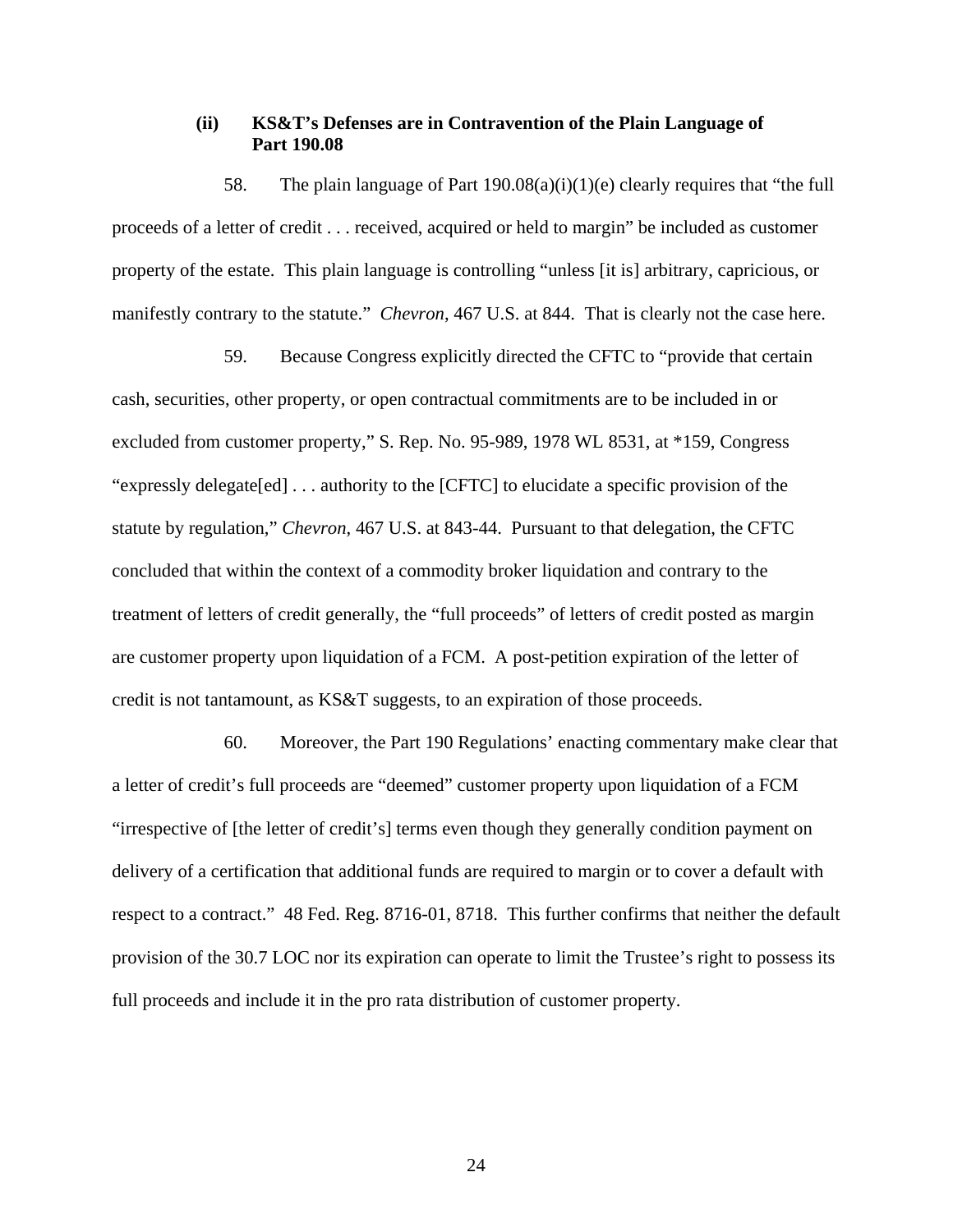# **(iii) KS&T's Defenses Contravene the Bankruptcy Code's and the Part 190 Regulations' Stated Purpose of Equal Customer Treatment**

61. To allow KS&T to evade the pro rata distribution of customer property by virtue of the expiration of the 30.7 LOC would undermine the CFTC's stated objective of ensuring "that, in a commodity broker liquidation, customers who posted letters of credit to meet original margin obligations [are] treated no differently than customers who deposited other forms of non-cash margin." 48 Fed. Reg. 8716, 8717. KS&T's circumvention of the pro rata distribution scheme "would favor [KS&T] at the expense of smaller market participants since only larger customers [such as KS&T] are permitted to make non-cash deposits of margin" and such a result "contravene[s] the spirit and intent of the Code's limitations on the return of specifically identifiable property which were intended to assure parity between customers with margining power and those without it." *Id.*

# **C. KS&T's Retention of the Full Face Value of the 30.7 LOC Continues in Violation of the Automatic Stay**

62. The commencement of a SIPA liquidation operates as a stay of, among other things, "any act to obtain possession of . . . or to exercise control over property of the estate." 11 U.S.C. § 362(a)(3); *see also* SIPA § 78fff(b) (applying chapter 3 of title 11); SIPA § 78fff-1(b) (applying chapter 7 of title 11); *SIPC v. Blinder Robinson & Co.*, 962 F.2d 960, 965 (10th Cir. 1992); *SIPC v. Bernard L. Madoff Inv. Sec*. *LLC*, 429 B.R. 423, 430 (Bankr. S.D.N.Y. 2010), *aff'd*, 848 F. Supp. 2d 469 (S.D.N.Y. 2012). The MFGI Liquidation Order similarly provides "that all persons and entities are notified that, subject to the other provisions of 11 U.S.C. § 362, the automatic stay provisions of 11 U.S.C. § 362(a) operate as a stay of: (E) any act to obtain possession of property of the estate or property from the estate." (Alinikoff Decl., Ex. A (MFGI Liquidation Order at III).) "Nothing is more basic to bankruptcy law than the automatic stay and nothing is more important to fair case administration than enforcing the stay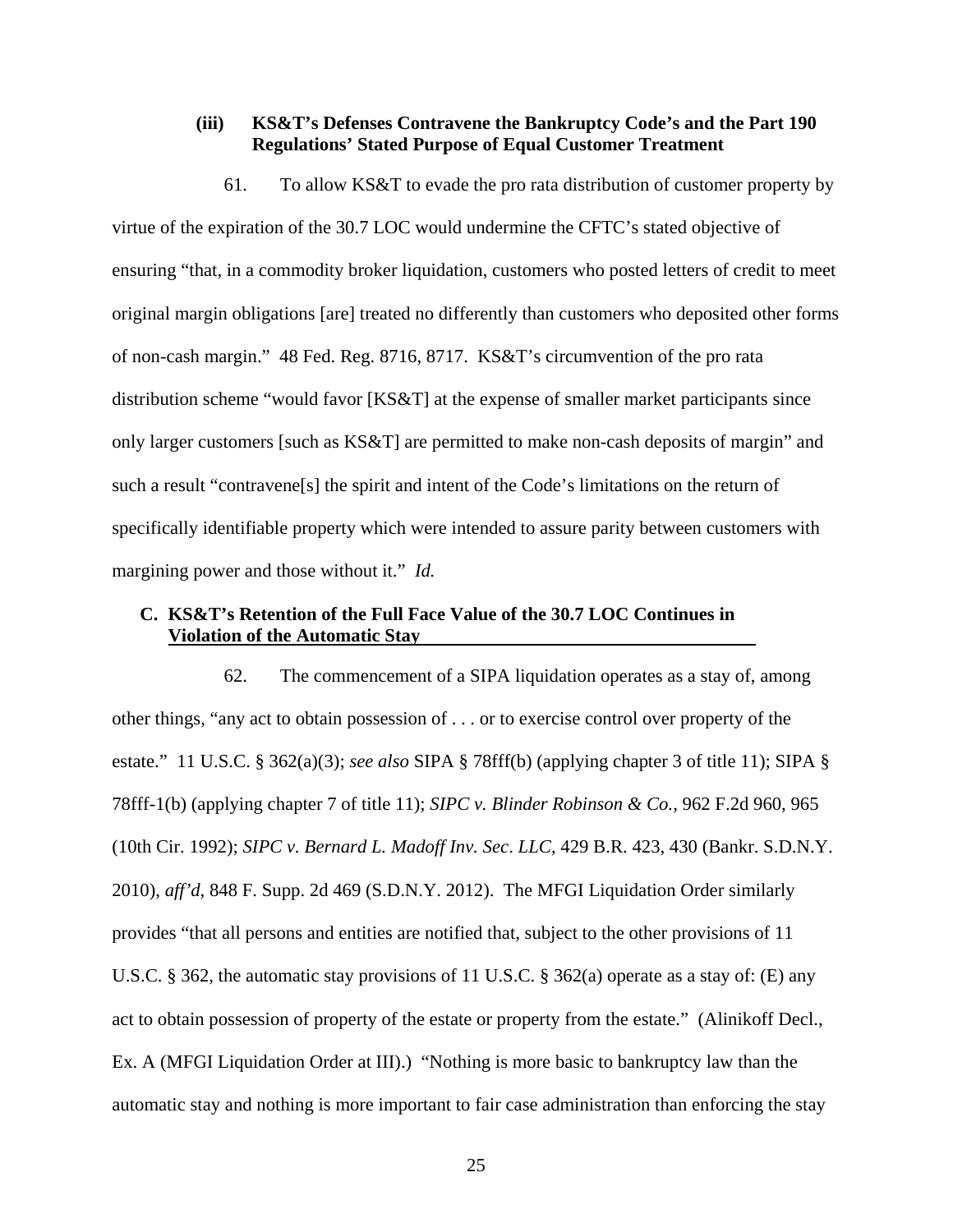violation." *In re Lehman Brothers Holdings*, 433 B.R. 101, 112 (Bankr. S.D.N.Y. 2010), *aff'd*, 445 B.R. 130 (S.D.N.Y. 2011).

63. To enforce the automatic stay under § 362(a) of the Code, the debtor must "show what property of the estate is implicated and that some entity or individual is attempting to obtain possession or exercise control over such property." *In re Golden Distribs.*, 122 B.R. 15, 19 (Bankr. S.D.N.Y. 1990). Section 541 of the Bankruptcy Code defines "property of the estate" broadly to include "all legal or equitable interests of the debtor in property as of the commencement of the case," "wherever located and by whomever held." 11 U.S.C. § 541(a)(1) (2012); *see also In re Madoff*, 848 F. Supp. 2d 469, 478 (S.D.N.Y. 2012). Moreover, § 541's legislative history "will bring everything of value that the debtor has into the estate." *In re S.W. Bach*, 435 B.R. at 877 (internal quotations omitted).

64. As discussed *supra*, pursuant to Part 190.08, the full proceeds of the 30.7 LOC are property of the estate in which the Trustee had a "legal or equitable interest... as of the commencement of the case," 11 U.S.C.  $\S$  541(a)(1), and retention of those proceeds by any party other than the Trustee constitutes a violation of  $\S 362(a)(3)$ . The automatic stay provision prohibits attempts by former customers of MFGI from obtaining their money or property from the estate in advance of the Trustee's distribution of customer property; before such time, that property is the estate's, not the customers'. *Blinder*, 962 F.2d at 965 (finding that the automatic stay provisions of the Bankruptcy Code prevent individual customers "from taking virtually any action to collect debts owed to them or to recover their property held by the [liquidating] brokerdealer"); *see generally Lehman Brothers Holdings*, 433 B.R. at 108 ("creditor's refusal to pay amounts owed to a debtor constitutes a violation of the automatic stay"); *In re Lehman Brothers Inc*., 458 B.R. 134, 144 (Bankr. S.D.N.Y. 2011) (parties' good faith legal dispute did not excuse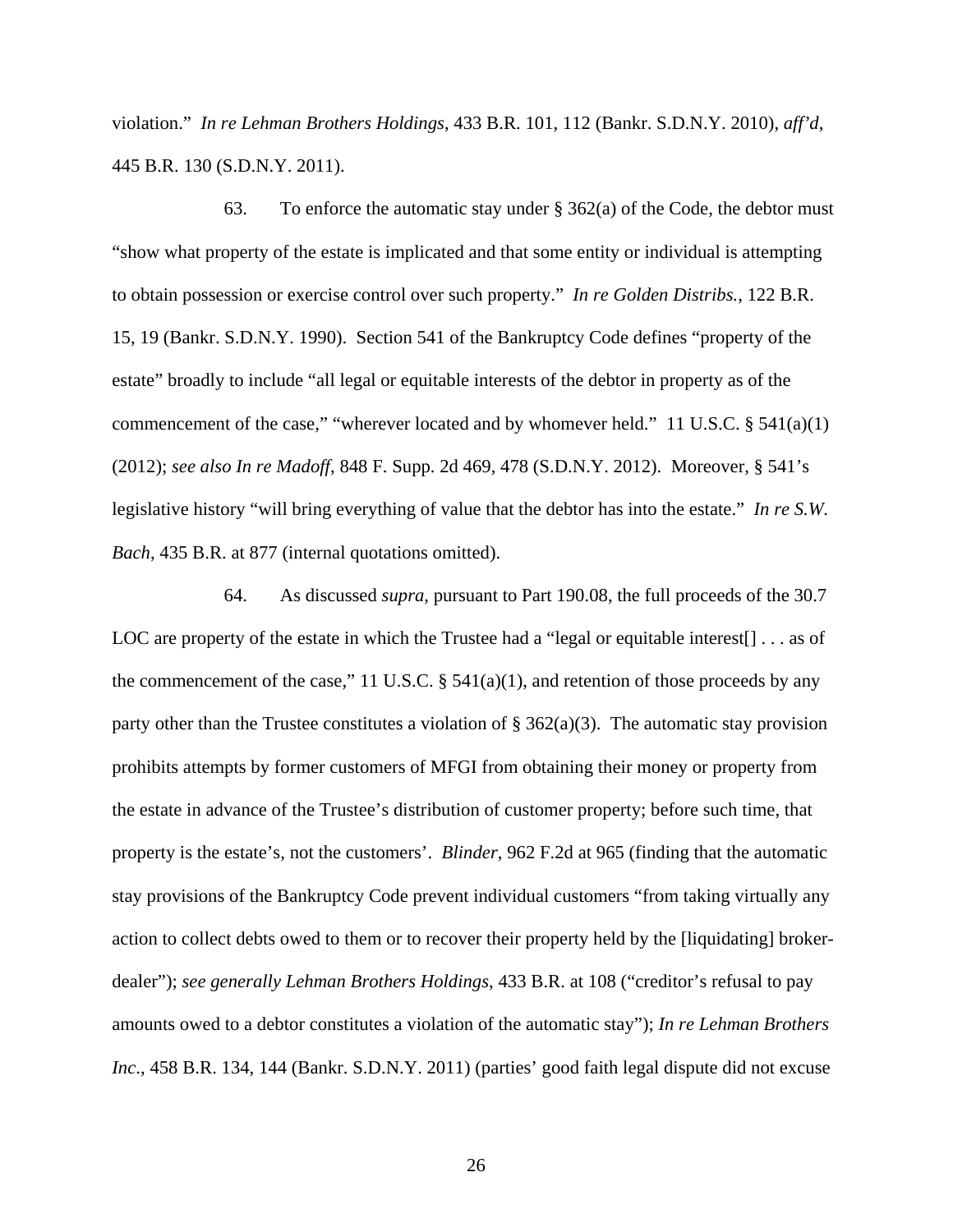stay violation that occurred when creditor, without moving for relief from stay, exercised control over property of estate by retaining funds).

65. By retaining possession of the \$20 million proceeds of the 30.7 LOC, KS&T is retaining customer property as "a means of avoiding the pro rata distribution of margin funds, contrary to the intent of the Code" and the Part 190 Regulations. 48 Fed. Reg. 8716-01, 8718.<sup>7</sup> Before KS&T has a right to possess those funds, they must first be returned to the estate, added to the pool of customer property, and then distributed on a pro rata basis to all of MFGI's former customers with allowed claims, as directed by § 766 of the Code and the Part 190 Regulations. *See Bucyrus*, 127 B.R. at 51-52.

66. Accordingly, the Trustee respectfully submits judgment in favor of the Trustee declaring that KS&T must immediately pay to MFGI the face value of the 30.7 LOC— \$20 million, with interest—pursuant to the Trustee's powers under 17 C.F.R. 190 *et seq*. and § 362 of the Code, so that such property may be included in the pro rata distribution of customer property to former customers of MFGI.

#### **CONCLUSION**

67. For the foregoing reasons, the Trustee respectfully requests the Court grant summary judgment in his favor on the Trustee's counterclaim by entering a declaration that: (i) the face value of the 30.7 LOC constitutes customer property pursuant to 11 U.S.C. §§ 761-767 as supplemented by 17 C.F.R. §§ 190 *et seq.*; and (ii) KS&T must immediately pay to the Debtor the face value of the 30.7 LOC—\$20 million, with interest—pursuant to the Trustee's powers under the Part 190 Regulations and 11 U.S.C. § 362, for inclusion in the pro

 $\overline{a}$ 

<sup>7</sup> The Trustee also submits that KS&T's retention of the customer property is equally subject to avoidance pursuant to 11 U.S.C § 764 by virtue of KS&T's receipt of \$20 million in MFGI customer property in advance of the Trustee's pro rata distribution.